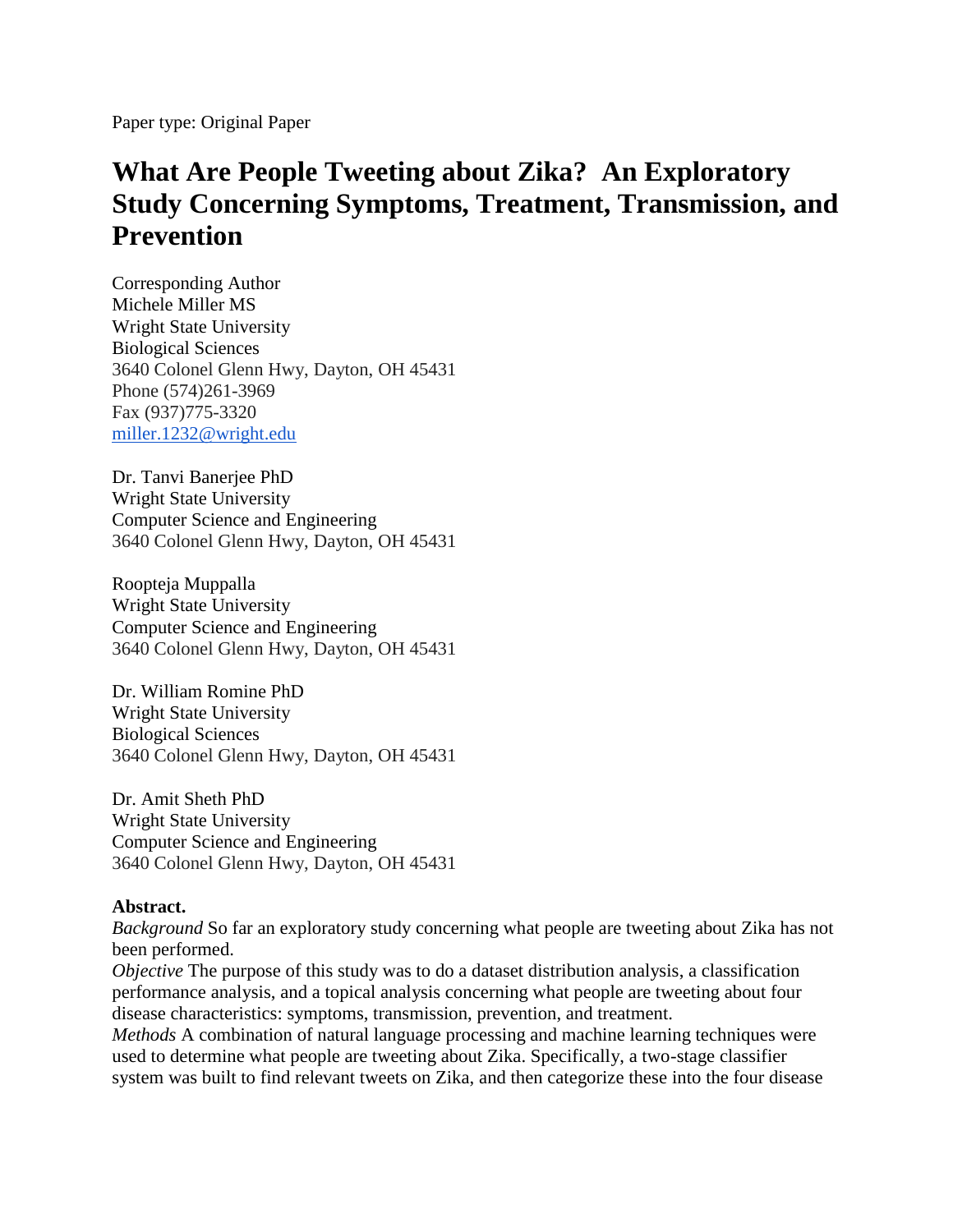categories. Tweets in each disease category were then examined using latent dirichlet allocation (LDA) to determine the five main tweet topics for each disease characteristic. *Results* 1,234,605 tweets were collected. Tweets by males and females were similar (28% and 23% respectively). The classifier performed well on the training and test data for relevancy  $(F=0.87$  and 0.99 respectively) and disease characteristics  $(F=0.79$  and 0.90 respectively). Five topics for each category were found and discussed with a focus on the symptoms category. *Conclusion* Through this process, we demonstrate how misinformation can be discovered so that public health officials can respond to the tweets with misinformation.

**Keywords:** Zika; Epidemiology; Social Media; Machine Learning; Topic Modeling; Big Data Analysis

### **Introduction**

The 2014/2015 Ebola outbreak caused fear and misinformation to spread wildly across the globe. It was shown that the spread of misinformation led to deaths due to improper practice of appropriate preventative measures [1].

Experts at the Center for Disease Control (CDC) and the World Health Organization (WHO) admit that they botched the response for Ebola by not responding to the threat sooner [2]. One year after the Ebola outbreak ended, the Zika outbreak started and also caused fear and misinformation to spread. In the recent years, citizen sensing has picked up greatly with the rise of mobile device popularity, as well as with the rise in social media sites such as Facebook and Twitter. The idea with citizen sensing is that citizens play the role of sensors in the environment [3]; providing information regarding healthcare issues such as disease outbreaks in case of Ebola and Zika [4].

Big social data eliminate the time lag caused by traditional survey based methods, allowing for studying public opinions on issues while addressing privacy concerns of users by studying collective public behavior on specific issues. In particular, public opinion mining has been studied in the past for exploration of public views on important social issues such as gender-based violence [5], as well as to mine health related beliefs [6-7].

With respect to Zika, Twitter has served as a source of misinformation. To counter, the CDC has been responding with correct information. For example, one user tweeted "*Apparently Florida is immune to the Zika virus*" while the CDC has tweeted about Zika in Florida several times including this tweet "*Updated: CDC travel and testing recommendations for Miami-Dade county b/c of continued local #Zika transmission*". Another common misconception is found in this re-tweet "*RT @user: I saw the Zika virus has made its way to Houston. It's really only bad for you if you are pregnant ..* ". However, while Zika is typically mild to unnoticeable in adults, it can cause health issues in some adults as the CDC explains in this tweet "*Symptoms of Guillain-Barre syndrome include weakness in arms and legs. GBS (Guillain-Barre syndrome) is linked w/ #Zika. Learn more. bit.ly/2dqL7Dv*". One more common misconception is that "*It won't do any good 2 attempt 2 prevent Zika Virus; instead, devote all funds 2 researching a vaccine, or anecdote*". Firstly, assuming that the tweet meant "antidote" instead of "anecdote," the statement is still incorrect since antidotes are a substance that stops the harmful effects of poison. This tweet puts forth a fatalistic attitude towards Zika prevention in its indication that there is nothing citizens can do to prevent Zika. The CDC responds to this by posting several tweets about what the public can do to prevent Zika infection such as "*Treating your clothing & gear w/ permethrin can help prevent mosquito bites. Learn more ways to #ZapZika*" and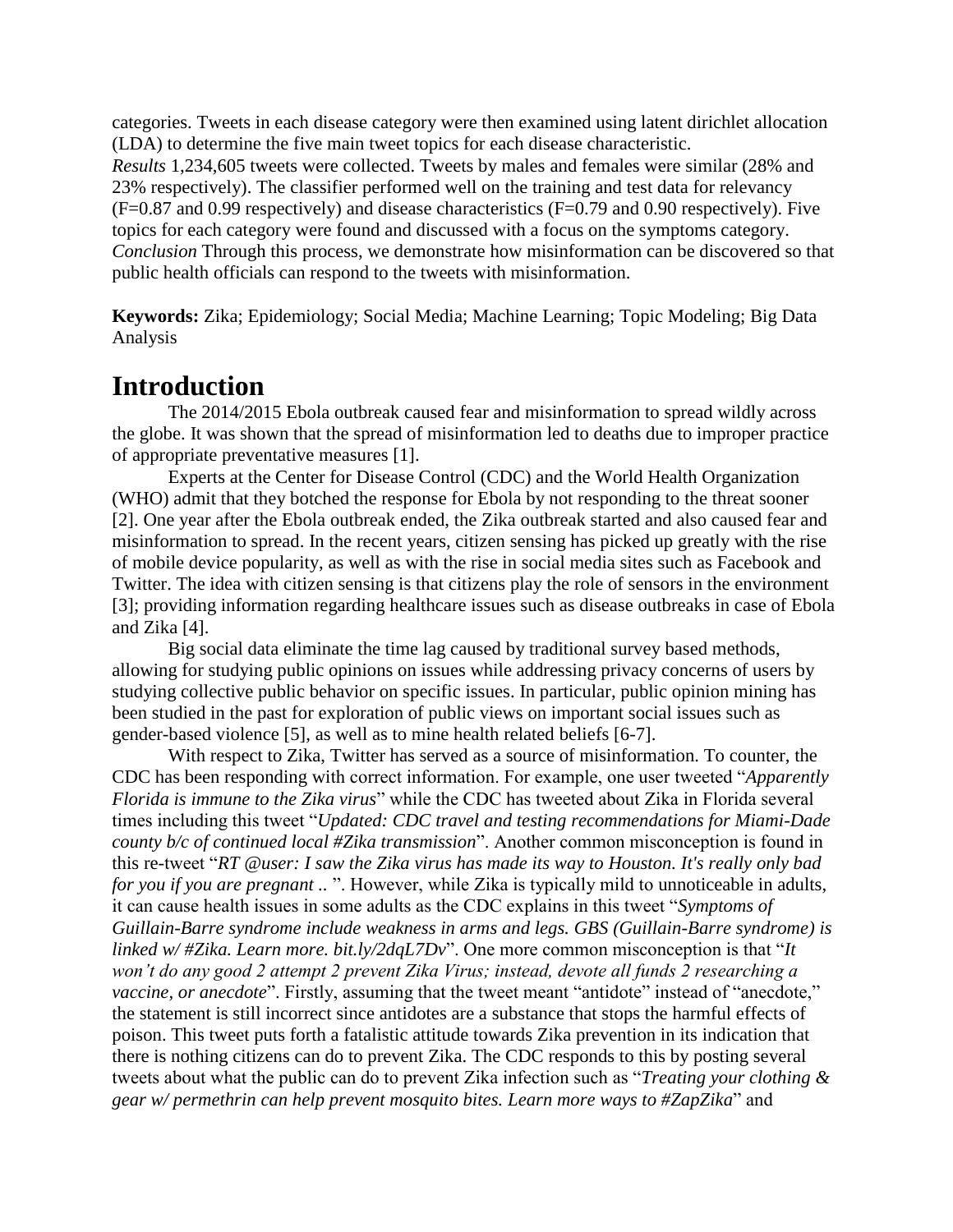"*Prevent #Zika spread after travel. Use condoms: 6 months after travel for men, 8 weeks for women*".

In this exploratory study, a combination of natural language processing and machine learning techniques were used to determine what information about Zika symptoms, transmission, prevention, and treatment people were discussing using tweets. Specifically, a twostage classifier system was built that was used to find relevant tweets on Zika, and then categorize those into four disease categories: symptoms, transmission, prevention, and treatment (Figure 1). This information could then be used by health professionals such as people at the CDC and WHO to know what information the public does and does not know about Zika. Such a system may help inform them on what they need to include in messages to the public, as well as target specific user groups to prevent the spread of misinformation.



Figure 1. Block diagram of the pragmatic function-oriented content retrieval using a hierarchical supervised classification technique, followed by deeper analysis for characteristics of disease content.

#### **Zika**

Zika belongs to the Flaviviridae family of viruses [8]. This family contains a few arboviruses that are very important clinically, such as dengue virus, yellow fever virus, West Nile Virus, tick-borne encephalitis virus, and Japanese encephalitis virus [8]. Prior to 2007 there had only been 14 confirmed cases of Zika; however, many people do not even realize they are sick from Zika, let alone need to go to the hospital and death due to Zika is extremely rare [9]. The Zika virus usually only causes mild symptoms such as a headache, rash, fever, conjunctivitis, and joint pain which can last from a few days to a week after being infected. These symptoms are similar to Dengue and Chikungunya, which are also spread by the same mosquito as Zika. The incubation period is unknown at this time but suspected to be a few days to a week. The virus typically remains in the blood for about a week, but has been found later in some people. People at risk of getting Zika include people that travel or live in an area where Zika has been found and has been bit by a mosquito, and partners of men that have traveled to an area with the Zika virus. In the next several months the countries with active cases is expected to increase [9].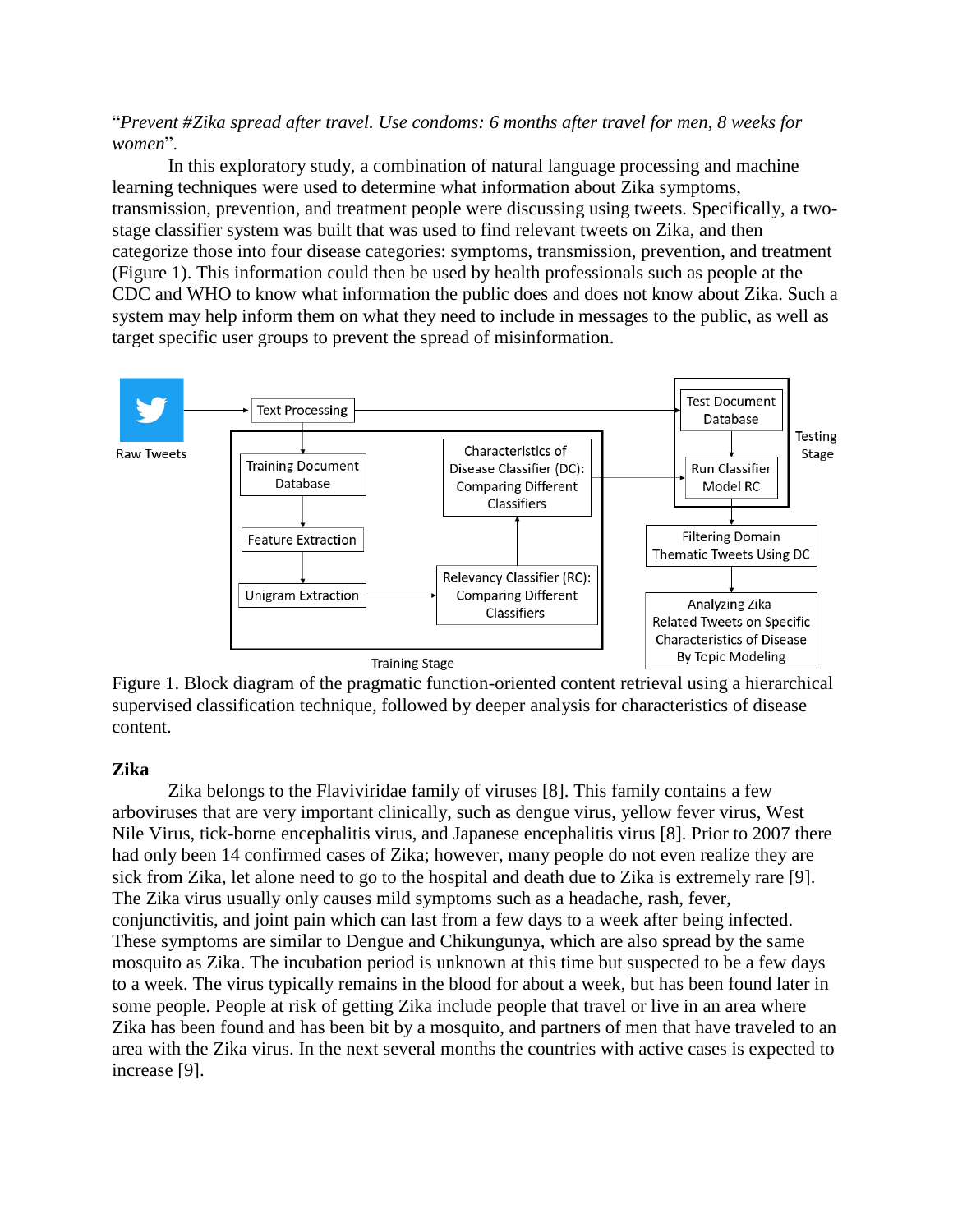Complications such as Guillain-Barré syndrome, microcephaly, and maculopathy may occur in infants [8]. In Brazil, the number of infants with microcephaly increased 20 times after the start of the Zika virus epidemic. Fetuses and infants have also been found to have cerebral calcification and retinal abnormalities such as macular pigment mottling, macular neuroretinal atrophy, optic nerve hypoplasia, chorioretinal atrophy, and foveal reflex loss. Since this is the first outbreak of Zika associated with these defects, management is still an important challenge.

There are three main ways to get Zika: (i) being bitten by an infected *Aedes* mosquito, (ii) through sexual contact, and (iii) from mother to fetus [9]. The *Aedes* mosquito aggressively bites during the daytime, but can also bite at night. Mosquitos get the virus by feeding on someone with the virus and then spread it by feeding on other people. An infected mother can pass the virus to a newborn during pregnancy. It has been shown that the virus can somehow cross the placenta. As of yet, there is no evidence of a mother passing the virus to her newborn through breastfeeding. There have been cases of an infected man spreading the virus to his partner during intercourse. It has been found that the virus persists in semen longer than blood and that the virus can be spread before, during, and after, the man has symptoms. There have been no confirmed cases of someone in the US getting Zika after receiving a blood transfusion as of February, 1, 2016. However, there have been reports of people in Brazil getting Zika from a blood transfusion [9].

A person is most likely protected from future infections once already infected [9]. There is currently no medicine or vaccine to treat the Zika virus. Experts suggest rest, plenty of fluids, and acetaminophen or paracetamol for fever and pain. They say to avoid aspirin and other nonsteroidal anti-inflammatory drugs until it is confirmed to be Zika and not Dengue. Sexual transmission can be prevented by abstaining or using condoms. Infection by mosquito bite can be prevented by wearing long-sleeved shirts and long pants, staying in places with air conditioning, staying in places that have door and window screens, sleeping under a mosquito net, and using insect repellants. People returning from places with Zika should prevent being bitten by a mosquito for three weeks to prevent the spread of the virus to uninfected mosquitoes [9]. **Related Works**

A study about misinformation about Ebola on Twitter found that a lot of misinformation about cures for Ebola was circulating around Twitter [10]. They found that 44% (248) of the tweets about Ebola were retweeted at least once. Of those 248 tweets, 38.3% were scientifically accurate while 58.9% were inaccurate. They also found that most of the tweets containing misinformation were never corrected.

Alvaro et al. [11] used a Twitter streaming application program interface (API) to obtain a random sample of tweets collected over a 12-month period about first-hand experience with cognitive enhancers or selective serotonin reuptake inhibitors. Tweets were categorized by drug and an upper bound of 300 tweets per drug was set to collect a balanced sample with a total of 1548 tweets actually used for the study. One hundred tweets were annotated and used as the ground truth to evaluate other annotators from crowd sourcing. In order to verify agreement between layman annotators and experienced annotators, Cohen's Kappa and Fleiss's Kappa were computed for different questions such as whether the tweet is in English, whether the tweet contains drug mention, etc. These scores are then ranked using Spearman's Rho and Kendall's tau with values of 0.471 and 0.352 respectively. N-grams, hashtags, URLs, were extracted and classifiers were built. Bayesian Generalized Linear Modeling was found to be the best technique for interpretation of the data in this study.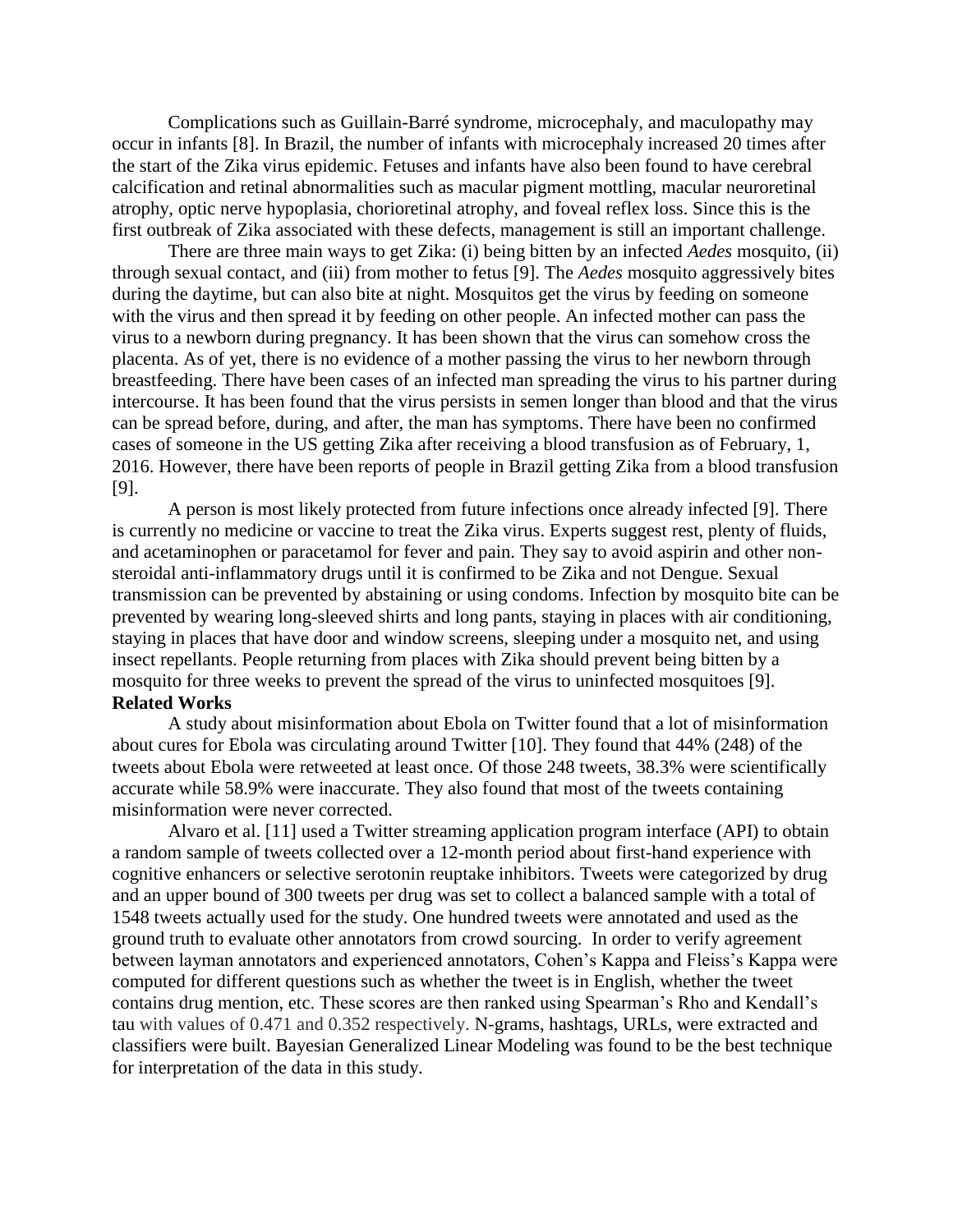One study sought to understand how people responded to the Ebola outbreak on social media, what type of messages people post, what factors affect these reactions, and patterns within these reactions [4]. At first 2 billion tweets were collected using the keyword 'Ebola' from 90 different languages. After removing duplicates and the languages with less than 100 tweets, the final tweet count is 1,167,539 tweets from 35 languages, out of which 569,888 are geotagged. For the non-geotagged tweets, users' profile locations on Twitter were used to get the location information that was then analyzed. In order to investigate the spatio-temporal properties about the information propagation from the central cities (the cities where the outbreak is reported, in this case, New York and Dallas), they considered the tweets (46,598) which are over 2 days from the starting day of the outbreak in these cities. Results also showed that the first reported incident had more impact and received more attention than any other showing that people pay more attention and react more since it is a new topic. Finally, it showed the significance of social ties in propagating the information by analyzing how the Twitter followers post/retweet based on their followee's tweets.

Another study used Twitter to track 300 million tweets about the spread of influenza from November 2008 to June 2010 [12]. Tweets were annotated as being positive or negative by annotators, with positive being tweets where the person with the flu tweeted or someone around a person with the flu tweeted. All other tweets were considered negative. This positive and negative annotations were considered their influenza corpus. Using a support vector machine (SVM) based classifier, they eliminated tweets that did not actually mention flu patients based on their developed influenza corpus. The tweets were divided into four seasons: winter 2008, summer 2009, winter 2009, and summer 2010 for the test-set. Annotations and estimated values were compared using the Pearson correlation. They found their method performed well during non-news periods (0.89 correlation) but did not perform well during excessive news periods, like during the H1N1 flu epidemic. While these different studies highlighted the utility of using social media to monitor people's thoughts regarding a specific disease outbreak, they did not explore the specific themes within a disease.

In this study we conduct an exploratory analysis of finding the subcategories of discussion topics from Zika related tweets; specifically in four key characteristics of Zika: symptoms, transmission, treatment, and prevention. Using the system described in Figure 1, we address the following research questions:

*R1*: Dataset Distribution Analysis: What proportion of male and female users tweeted about Zika, what were the polarities of the tweets by male and female users, and what were the proportion of tweets that discussed topics related to the different disease characteristics symptoms, transmission, treatment, and prevention?

*R2:* Classification Performance Analysis: What was the agreement among the annotators who labeled a sample of the data that was used as ground truth in this study, what was the classification performance to detect the tweets relevant to Zika, and how well were the classifiers able to detect between tweets on the different disease characteristics?

*R3*: Topical Analysis: What were the main discussion topics in each of these characteristics that can further inform members at CDC on the biggest concerns or misconceptions regarding Zika virus?

### **Methods**

**Data Collection**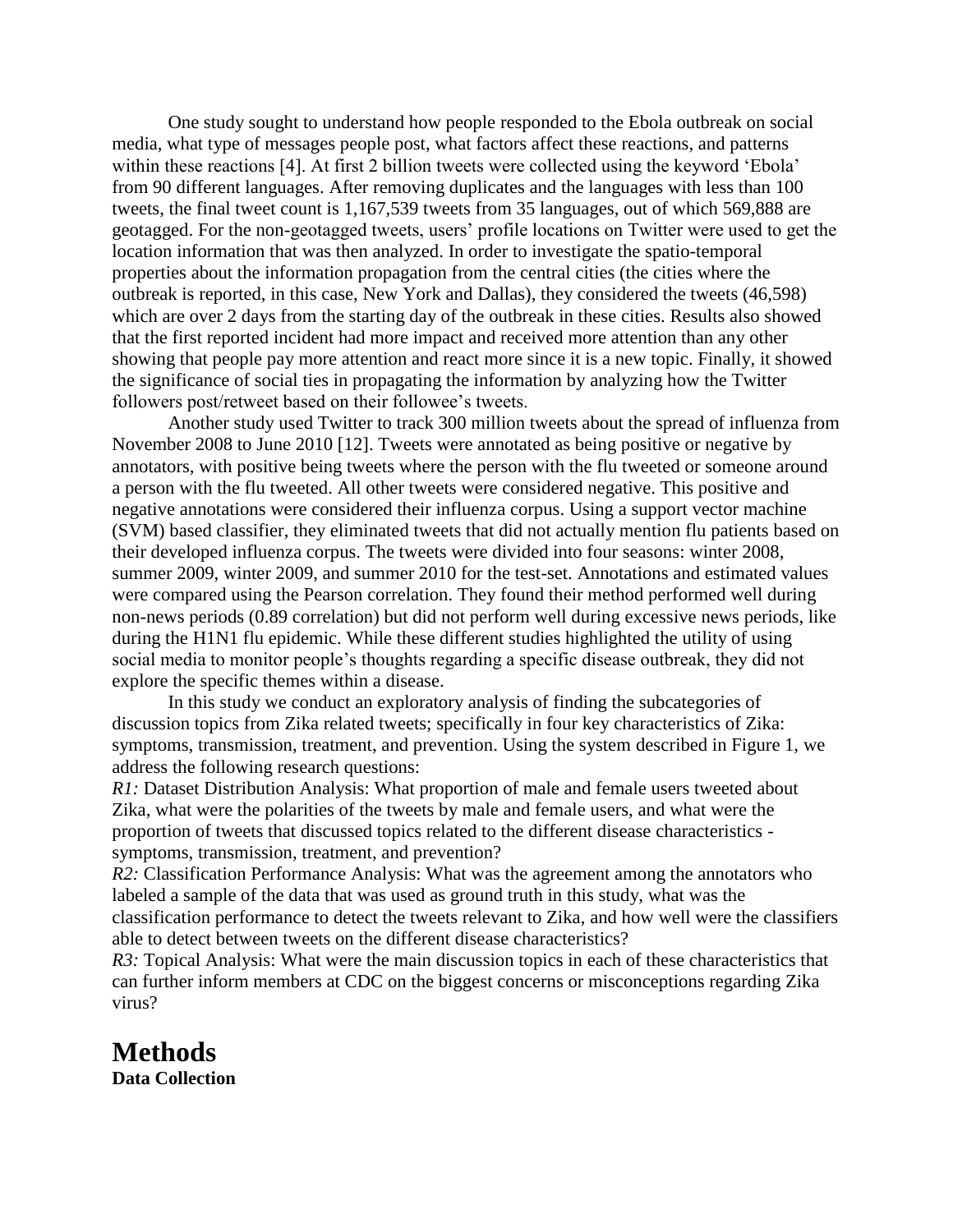Tweets are collected between the time 2016-02-24 and 2016-04-27 for a total of 1,234,605 tweets using Twitris 2.0 [13]. The keywords used to collect the tweets were "Zika," "Zika virus," "Zika treatment," and "Zika virus treatment." One thousand four hundred and sixty-seven random tweets were put in the following categories: relevant or non-relevant, and then if they were relevant they were further categorized as symptoms, treatment, transmission, and prevention. These four categories were used because they are characteristics of disease used in any medical journal and by the CDC and WHO and are what is important for scientists and medical professionals to know about a disease.

#### **Labeling Process/ Data Annotation**

One-thousand four hundred and sixty-seven tweets were annotated as relevant or not, and then by the four subcategories if they were relevant, by three microbiology and immunology experts. Inter-rater reliability was found using Fleiss Kappa [14].

#### **Preprocessing**

As the initial step, the data were further preprocessed to remove the URL, screen handles (@username), retweet indicators, and non-ascii characters. Data were further normalized by removing capital letters, numbers, punctuations and whitespaces from the tweets. Terms were filtered out to remove single characters like 'd', 'e' which do not convey any meaning about the topics in the corpus and top words like "and", "so", etc were removed For the classification stage, each tweet is represented as a feature vector of the words present in the tweet using unigrams.

#### **Classification**

Supervised classification techniques including the decision tree (J48), multinomial naive bayes (MNB), Bayesian networks (Bayes Net), SMO (sequential minimal optimization) using SVM, Adaboost, as well as bagging or bootstrapping (Bagging) techniques were implemented on the Zika dataset for a) classifying relevant tweets on zika, and b) if relevant, further categorizing it into the disease characteristics. Supervised techniques rely on labeled data, in this case tweets, that are manually labeled as relevant to Zika virus, as well as the category it belongs to: Zika symptoms, Zika treatment, Zika transmission, and Zika prevention. They "learn" the nature of the tweets in the different groups and subgroups.

The performance of each classifier was assessed using 10-fold cross validation, which is a commonly used method for the evaluation of classification algorithms that diminishes the bias in the estimation of classifier performance [15]. This approach uses the entire dataset for both training and testing, and is especially useful when the manually labeled data set is relatively small. In 10 fold cross-validation, the manually labeled data set is randomly partitioned into 10 equal-sized subsets. The cross-validation process is then repeated 10 times (the folds). Each time, a single subset is retained as the validation data for testing the model, and the remaining 9 subsamples are used as training data. The 10 results from the folds are then averaged to produce a single estimation. The study reports the average of the precision, recall, F-scores, and area under the curve (AUC) calculated by the system. Precision is defined as the number of correctly classified positive examples divided by the number of examples labeled by the system as positive. Recall, also referred to as sensitivity, is defined as the number of correctly classified positive examples divided by the number of positive examples in the manually coded gold standard data. An F-score is a combination (harmonic mean) of precision and recall measures [15]. The area under the curve also evaluates the tradeoff between precision and recall using different threshold values that affect the sensitivity as well as the specificity of the different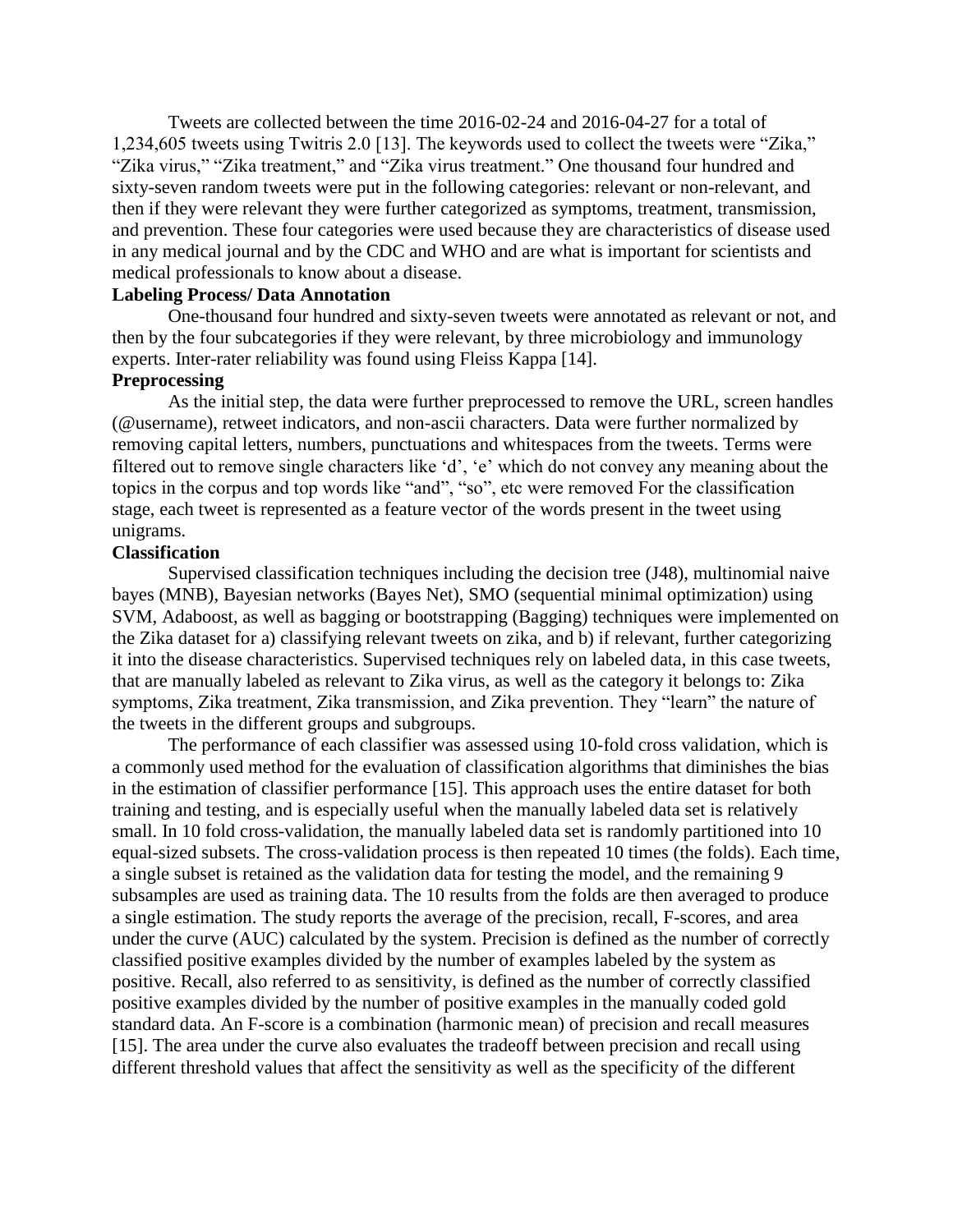algorithms. For the ideal classifier the AUC value would be 1, and the AUC for a random predictor would be 0.5, so most classifiers have a value between 0.5 and 1.

#### **Topic Modeling**

Studies such as Hong [16] have shown the utility of using traditional topic modeling methods like LDA for grouping the themes occurring in short text documents. The basic idea in LDA is that documents (tweets in this case) are represented as random mixtures over hidden topics, where each topic is characterized by a distribution over words that occur the most frequently within that topic [17]. As an example, if person A makes a decision to sit at a particular table T at a conference, the probability of A sitting at T is proportional to the other people sitting at T. Also, as more people join the conference, the probabilities for choosing tables converge. In LDAs the people are the words, and the tables are the topics present in a given dataset. In this study, we use topic modeling for finding the underlying topics in each of the four disease characteristics to find out more about the important issues in each of these categories.

### **Results**

#### **Dataset Distribution (addressing R1):**

Overall, 42% of tweets contained a retweet and 85% contained a URL. Tweets by gender were found using the twitter usernames using the genderize API [18]. According to genderize, twenty-eight percent of the tweets were by males, twenty-three percent by females and 41% were by unknown gender.

The polarity of the individual tweets were also found using the sentiment package in R [19] (Table 1).

| Category | All tweets    | Male tweets    | Female tweets |
|----------|---------------|----------------|---------------|
| Positive | 313,742 (24%) | 90,928 (26%)   | 70,171 (25%)  |
| Negative | 783,327 (59%) | 220,359 (63%)  | 180,276 (63%) |
| Neutral  | 137,536 (10%) | $40,166(11\%)$ | 33,760 (12%)  |

Table 1. Polarity and proportion of tweets divided in the gender categories.

The polarity of the tweets between males and females were similar. Although a majority of the tweets are categorized as having negative polarity, the percent of positive tweets was higher than expected. Some examples of tweets that were classified as positive were "*Case report: assoc btw #Zika/teratogenicity strengthened & evidence shows impact on fetus may take time to manifest*", "*RT [@NEJM:](http://twitter.com/NEJM) At recent int'l meeting about [#Zika,](https://twitter.com/search?q=Zika) experts exchanged insights, identified knowledge gaps, and agreed on a plan*", and "*91,387 Cases of Zika Confirmed in Brazil This Year: Brazil has confirmed 91,387 cases of…*". Words such as "strengthened", "agreed", "confirmed" may be why some tweets are being classified as positive.

There was a class imbalance in the categories. Since there is no treatment for Zika, not many people tweeted about it. Transmission and prevention tweets were high since they were the most talked about topics concerning Zika. Sample tweets from these different categories as provided in Table 3.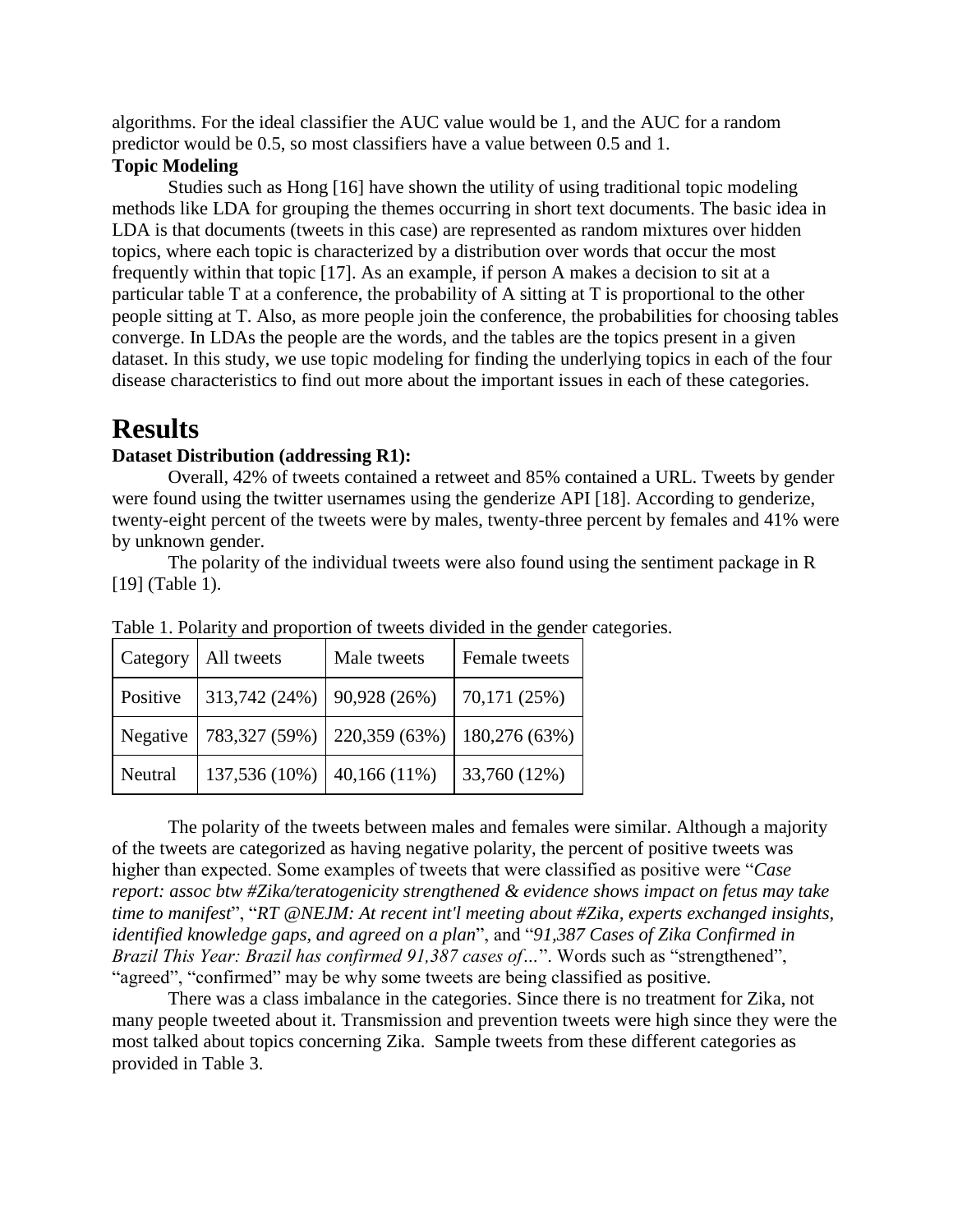

Figure 2. Number of tweets in each disease categorization after running all tweets (1.2 million tweets) through the best classification model.

#### **Classification Performance (Addressing R2)**

In the first stage of the categorization process for the ground truth tweets, tweets were first classified as being relevant or not relevant to zika (Table 2).

| Classification | <b>Sample Tweets</b>                                                                                                                                              |
|----------------|-------------------------------------------------------------------------------------------------------------------------------------------------------------------|
| Relevant       | I guess we can now add Zika to the list of STDs<br>Millions of GM mosquitoes to fight Zika virus in Caymans                                                       |
| Not Relevant   | After violent crime, shoddy construction and police brutality in Brazil, Zika<br>seems minor.<br>#MoreTrustedThanHillary going to Brazil during Zika virus season |

Table 2. Sample tweets relevant and not relevant to zika.

Tweets that were relevant were then categorized as being about symptoms, treatment, transmission, or prevention (Table 3).

|  |  |  | Table 3. Sample tweets from the four categories of relevant tweets. |
|--|--|--|---------------------------------------------------------------------|
|  |  |  |                                                                     |

| Classification  | <b>Sample Tweets</b>                                                                                                                                                     |
|-----------------|--------------------------------------------------------------------------------------------------------------------------------------------------------------------------|
| <b>Symptoms</b> | WHO sees scientific consensus on Zika virus as cause for disorders<br>Puerto Rico Reports First Zika-Related Death Amid Outbreak                                         |
| Treatment       | Healthcare providers: See CDC guidelines for caring for pregnant women w/<br>possible #Zika exposure.<br>Zika drug breakthrough may be the first step towards treatment. |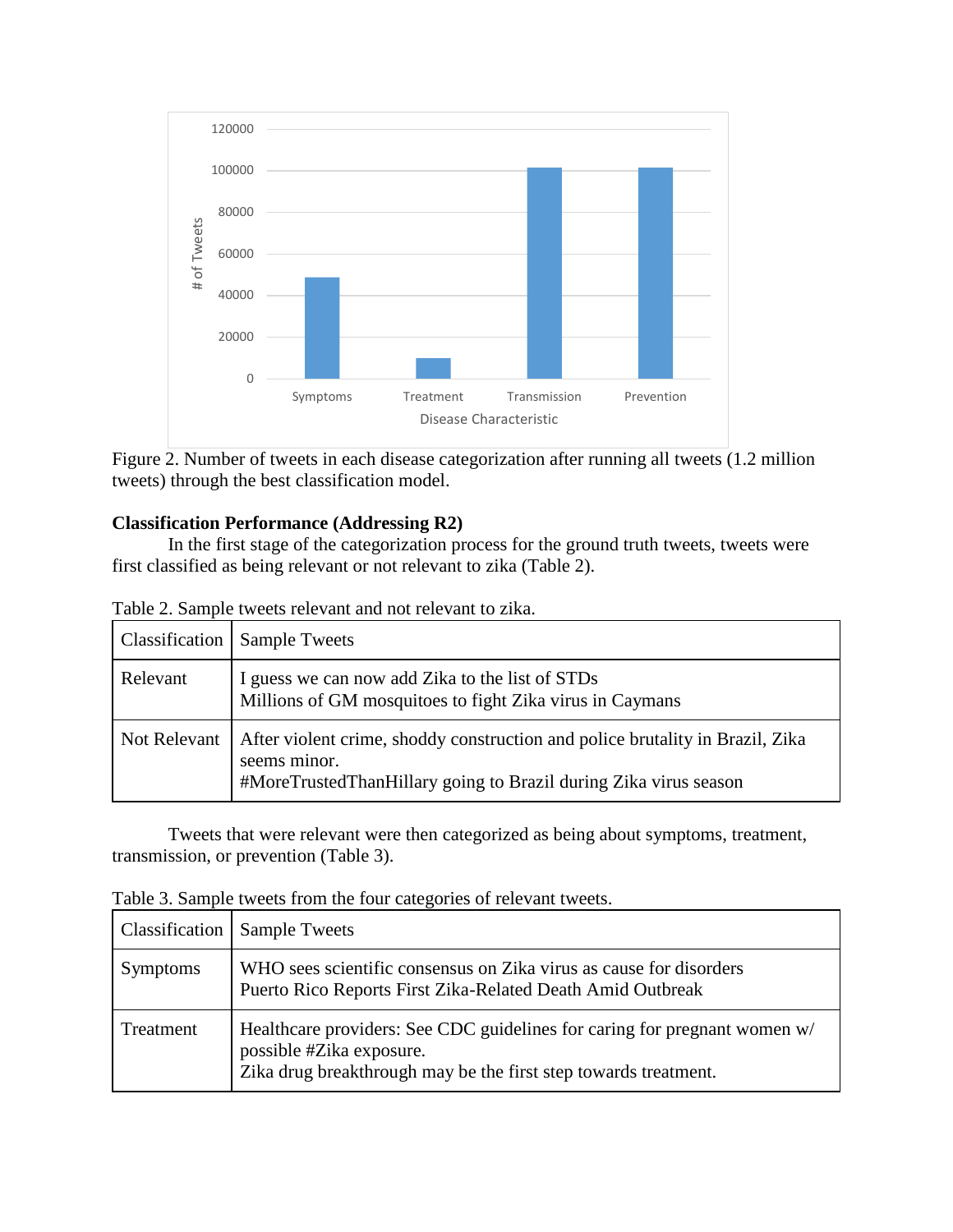| Transmission | Zika virus strain responsible for the outbreaks in Brazil has been detected in<br>Africa<br>Zika threatens TWO BILLION people across the world: New maps reveal<br>where virus is likely. |
|--------------|-------------------------------------------------------------------------------------------------------------------------------------------------------------------------------------------|
| Prevention   | #CDC officials say men who have the #Zika virus should wait 6 months<br>before trying to conceive. #health<br>Senate Nears Deal for at Least \$1.1 Billion to Fight Zika Virus            |

One-thousand four hundred and sixty-seven tweets were manually labeled to train the classifiers and evaluate their performance. Figure 2 provides the distribution of the relevant tweets in the four categories. As seen from Figure 1, the distribution of the labeled gold standard dataset was similar to the distribution of the large data corpus.



Figure 3. Number of tweets from the labeled dataset for each of the four categories of disease characteristics.

#### *Inter-rater Reliability*

Fleiss's Kappa was calculated for each category to check inter-rater reliability between three labelers with domain expertise in microbiology and immunology. Kappa values ranged from 0.62 to 0.93 for both the relevancy and the four disease characteristics. This indicates substantial to almost perfect agreement among the raters [20]. Once the inter-rater reliability was found to be substantial, a model needed to be built based on the gold standard dataset. *Classification and Performance* 

The table below gives the performance of different classifiers on 1,467 preprocessed Twitter data to find the relevancy of the tweet towards Zika (Table 4). Unigram features were extracted from the texts using the Weka toolbox [21]. For this dataset, the classifiers perform fairly well with AUC values ranging from 0.78 to 0.94. MNB outperforms other classifiers using both the metrics F Measure (0.86) and AUC (0.94) (Table 4). MNB classifiers perform better for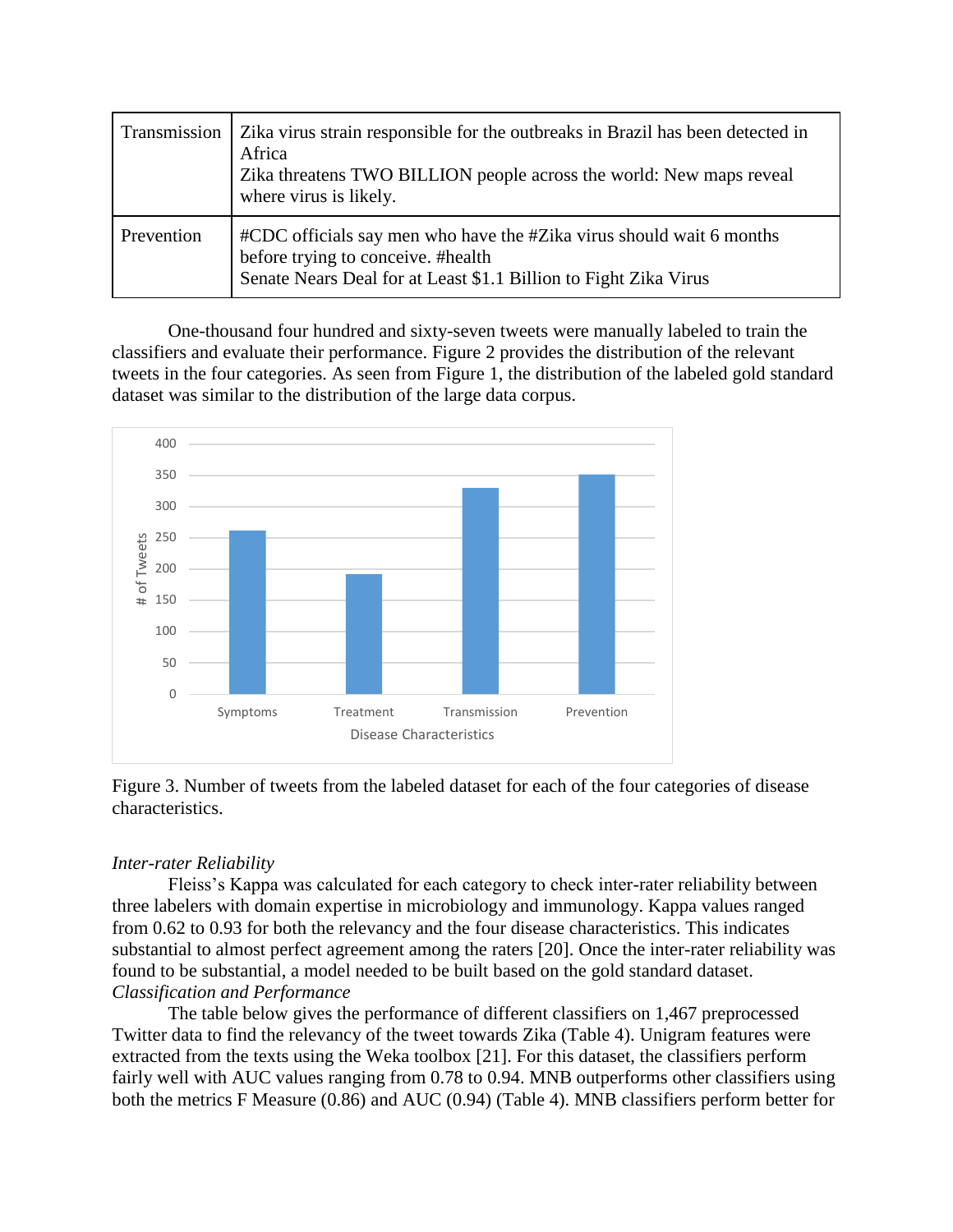data sets that have a large variance in document length (in this case, the length of the tweets) by incorporating the evidence of each appearing word into its model [22].

| Classifier     | TP    | FP    | Precision | Recall | F Measure | <b>AUC</b> |
|----------------|-------|-------|-----------|--------|-----------|------------|
| J48            | 0.821 | 0.390 | 0.812     | 0.821  | 0.815     | 0.784      |
| MNB (bayes)    | 0.880 | 0.368 | 0.881     | 0.880  | 0.868     | 0.943      |
| Bayes Net      | 0.832 | 0.479 | 0.821     | 0.832  | 0.812     | 0.837      |
| <b>SMO</b>     | 0.895 | 0.252 | 0.892     | 0.895  | 0.892     | 0.822      |
| <b>Bagging</b> | 0.857 | 0.411 | 0.852     | 0.857  | 0.843     | 0.877      |

Table 4. Different classifier performances for detecting relevant tweets using J48, MNB, Bayesian networks (Bayes Net), SMO using SVM, as well as bagging or bootstrapping (Bagging) techniques.

The tables below detail the actual and predicted results of MNB using the confusion matrix (Table 5). The class imbalance was affecting the classifier performance. Although the AUC value was high (0.94), the classifier predicted a tweet was relevant more often than not relevant since ~80% of the tweets belong to the relevant category. This also affected the false positive rate which was much higher than the false negative rate as seen in Table 5.

Table 5. Confusion Matrix using the best classifier MNB.

| Predicted    | 1 (relevant) | 0(Not) |
|--------------|--------------|--------|
| Actual       |              |        |
| 1 (relevant) | 1116         | 21     |
| 0(Not)       | 155          | 175    |

The table below gives the performance of different classifiers on 1,135 preprocessed twitter data to find the categorical classification (symptoms, treatment, transmission, and prevention) of the tweets (Table 6). Again, the classifiers performed fairly well with AUC values ranging from 0.83 to 0.94. With this dataset, MNB outperforms other classifiers again.

Table 6. Different classifier performances for detecting the four disease categories within the relevant tweets using J48, MNB, Bayesian networks (Bayes Net), SMO using SVM, as well as bagging or bootstrapping (Bagging) techniques.

| Classifier  | TP | FP                            |                         | Precision   Recall   F Measure   AUC |       |
|-------------|----|-------------------------------|-------------------------|--------------------------------------|-------|
| <b>J</b> 48 |    | $0.694 \mid 0.122 \mid 0.702$ | $\mid 0.694 \mid 0.695$ |                                      | 0.838 |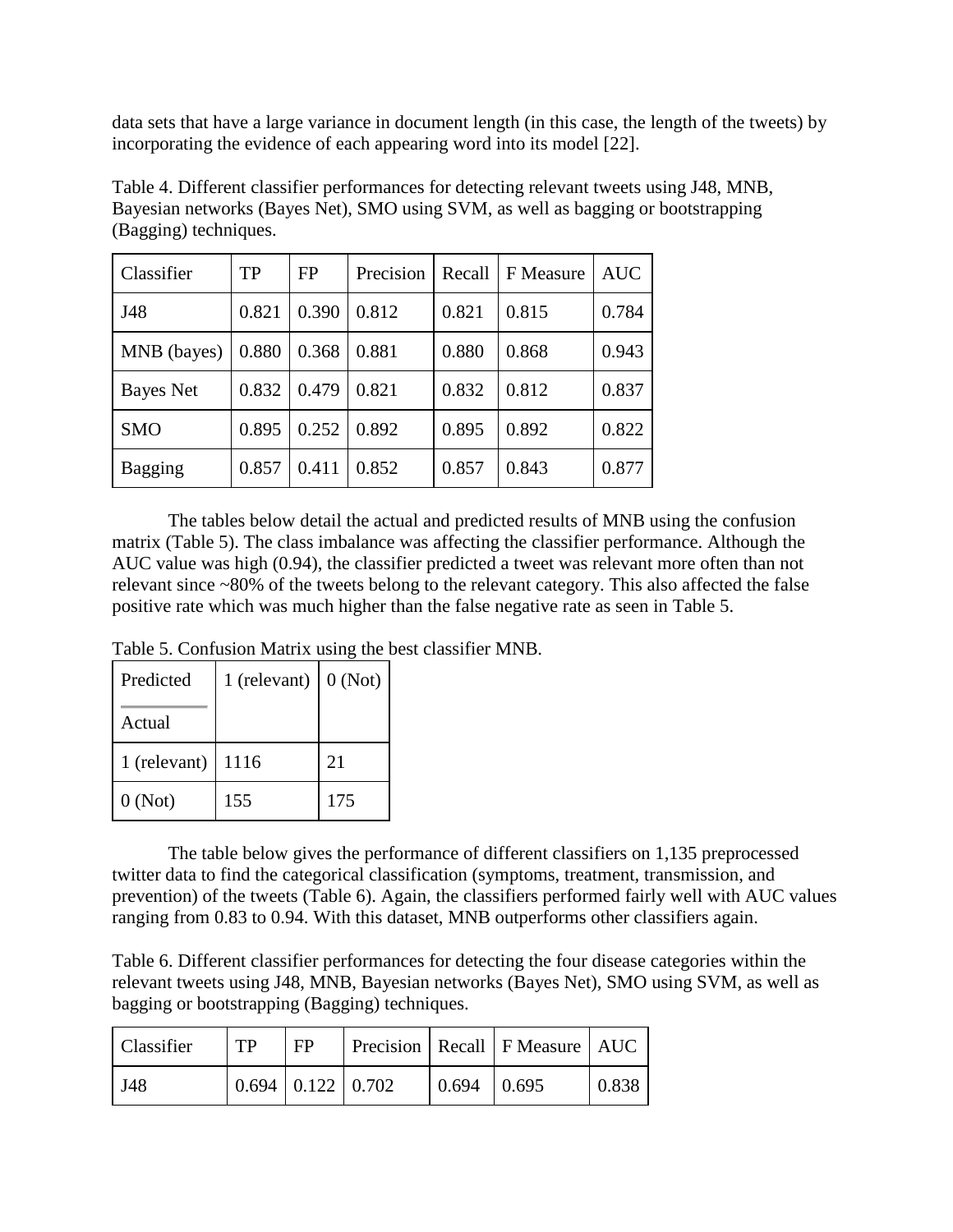| <b>MNB</b>                                          |       | $0.784 \mid 0.084 \mid 0.787$ | 0.784 | 0.785 | 0.940 |
|-----------------------------------------------------|-------|-------------------------------|-------|-------|-------|
| Bayes Net                                           |       | $0.697$   $0.121$   $0.729$   | 0.697 | 0.702 | 0.885 |
| SMO (SVM) $\vert$ 0.775 $\vert$ 0.088 $\vert$ 0.780 |       |                               | 0.775 | 0.777 | 0.877 |
| <b>Bagging</b>                                      | 0.727 | $0.112 \mid 0.741$            | 0.727 | 0.730 | 0.901 |

In order to further understand the best classifier's performance a confusion matrix was created. The tables below detail the actual and predicted results using the MNB classifier (Table 7). Here, again the proportion of categories in the gold standard dataset affects the classifier predictions. The treatment was predicted the least number of times (169 out of 1135). However, the diagonal values (True positives) were higher than the misclassification values which accounts for the high AUC value. That said, there was also a noticeable overlap between Transmission and Prevention (42 tweets belonging to Prevention categorized as Transmission and 41 tweets belonging to Transmission categorized as Prevention). The reason these overlap may be due to the fact that the words mosquito and sex was used to describe how Zika is transmitted and how to prevent transmission. Also, they are closely linked in that prevention cannot occur unless the mode of transmission is known.

| Predicted    |                 |                |              |            |
|--------------|-----------------|----------------|--------------|------------|
|              | <b>Symptoms</b> | Treatment      | Transmission | Prevention |
| Actual       |                 |                |              |            |
| Symptoms     | 205             | 4              | 45           |            |
| Treatment    | 11              | 146            | 6            | 29         |
| Transmission | 20              | $\overline{4}$ | 264          | 41         |
| Prevention   | 20              | 15             | 42           | 275        |

Table 7. Confusion Matrix using the best classifier MNB.

Based on the above results, the two-staged classifier system was able to have a high precision, as well as a high recall performance in categorizing the tweets into relevant and not relevant, and further classifying the tweets into the four disease categories. Once the performance of the model based on the gold standard data set was confirmed to have high precision and recall, the model needed to be tested on a new set of tweets. *Confusion Matrix Error Analysis*

Similar to the study by Jiang [23], an error analysis was performed on the large test dataset by randomly selecting 530 tweets, manually labeling them, and comparing the results using the best performing MNB classifiers for identifying relevancy (Table 8), and then further categorizing the relevant tweets into the four subcategories (Table 9). Reevaluating the performance using the test set enables the unbiased assessment of the generalization error of the final chosen model. Here, 530 tweets were further annotated and tested the MNB classifiers from the earlier section. High precision and recall values were obtained for the relevance classifier with Precision =0.99 and Recall =0.99. Hence, the F measure was also 0.99 (harmonic mean of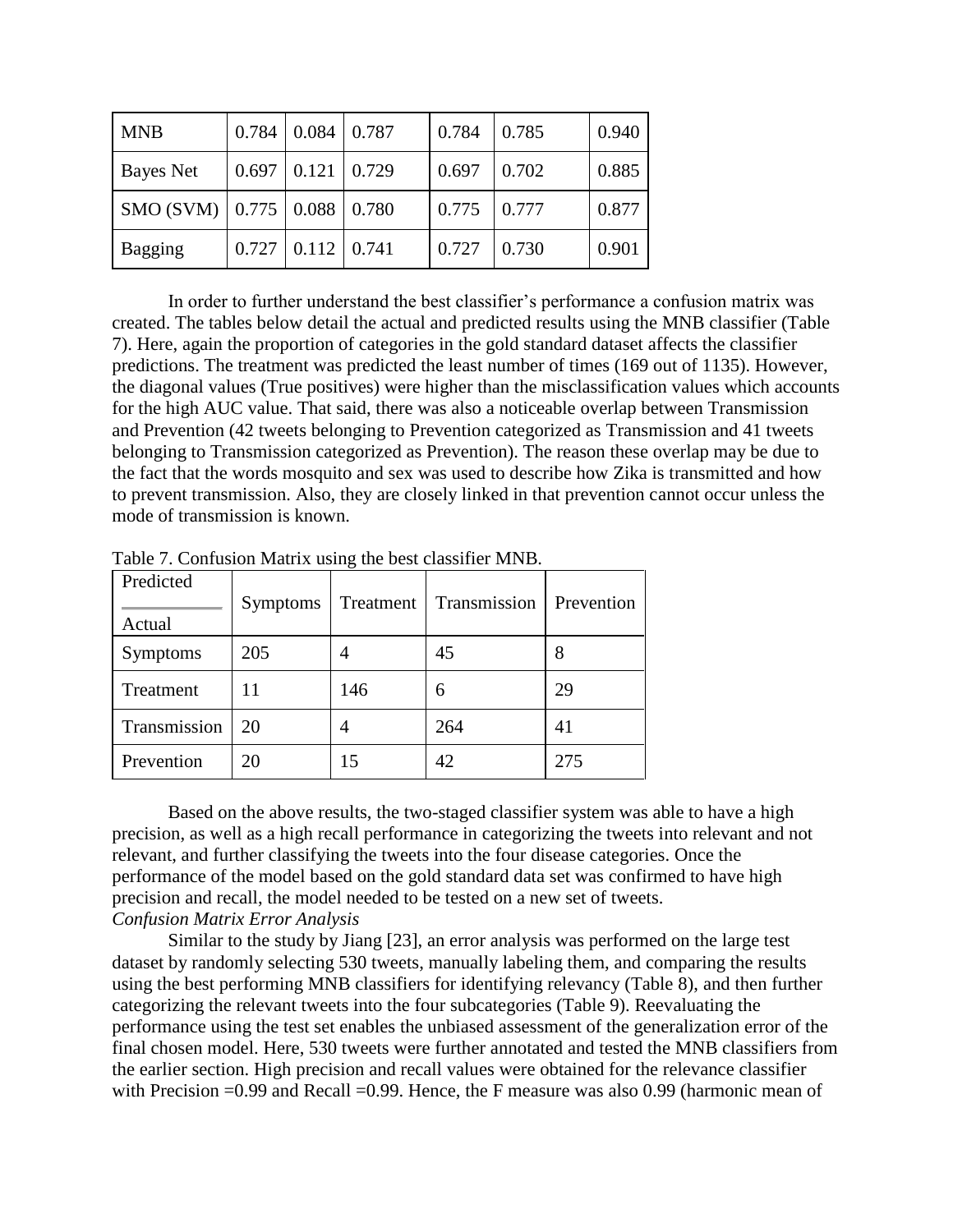precision and recall). This high performance of the classifier indicates that the gold standard dataset was a good representation of the distribution of the tweets in the large data corpus. Moreover, the dataset was significantly less noisy when comparing the performance of these models with other domain areas such as gender based violence [5], drug-related tweets [24] and religion [25].

|            | Annotator    |              |          |     |
|------------|--------------|--------------|----------|-----|
|            |              | Not-relevant | Relevant |     |
| <b>MNB</b> | Not-relevant | 23           | ⇁        | 30  |
|            | Relevant     |              | 493      | 500 |
|            |              | 30           | 500      | 530 |

Table 8. Relevant tweet error analysis.

|            |              | Annotator       |                |                                       |     |       |  |
|------------|--------------|-----------------|----------------|---------------------------------------|-----|-------|--|
|            |              | <b>Symptoms</b> |                | Treatment   Transmission   Prevention |     | Total |  |
| <b>MNB</b> | Symptoms     | 88              | $\overline{0}$ | 5                                     | 1   | 94    |  |
|            | Treatment    | $\overline{2}$  | 29             | 3                                     | 6   | 40    |  |
|            | Transmission | $\overline{13}$ | 1              | 129                                   | 25  | 168   |  |
|            | Prevention   | 5               | $\overline{0}$ | 10                                    | 152 | 167   |  |
|            | Total        | 108             | 30             | 147                                   | 184 | 469   |  |

Table 9. Disease characteristics error analysis results.

Even though the classes were unbalanced, high precision and recall values were still obtained (Table 10). An overall high F measure of 0.9 was obtained. This further indicated the gold standard dataset was a good representation of the tweets, as well as the disease categories in the larger corpus and that the dataset was not very noisy.

Table 10. Precision recall and F measure for each of the four disease characteristics.

|                                |      |      | Category   Symptoms   Treatment   Transmission   Prevention   Average |      |      |
|--------------------------------|------|------|-----------------------------------------------------------------------|------|------|
| $\vert$ precision $\vert$ 0.98 |      | 0.97 | 0.86                                                                  | 0.94 | 0.94 |
| recall                         | 0.81 | 0.97 | 0.88                                                                  | 0.83 | 0.87 |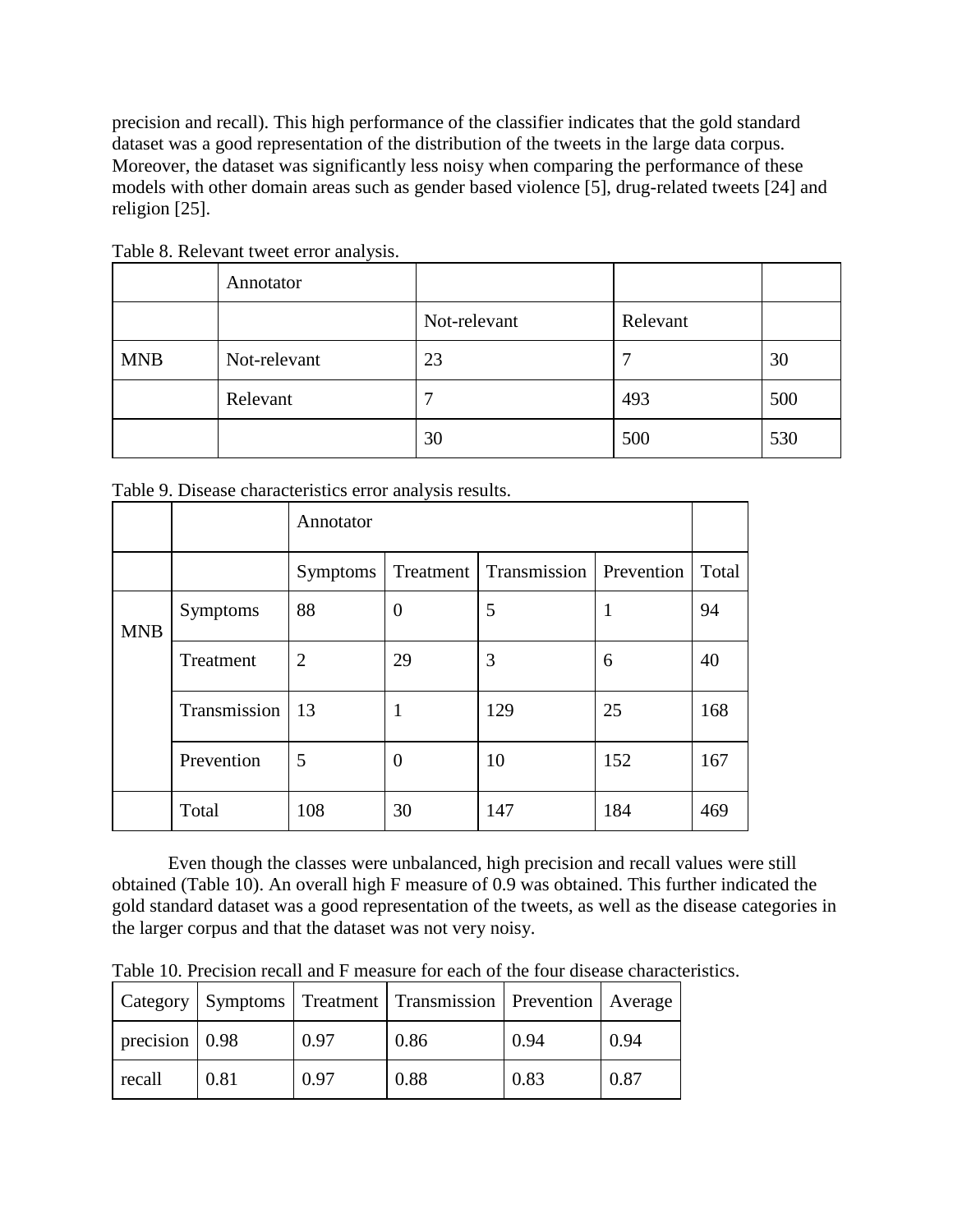| <b>A</b> | 0.89 | 0.97 | 0.87 | 0.88 | 0.90 |
|----------|------|------|------|------|------|
|----------|------|------|------|------|------|

The error analysis indicated that the classifiers performed well with the unseen test data and were generalized enough to work with the large dataset. The dataset was further examined with a focus on the insights provided in the disease categories. More specifically, the topics discussed on Twitter in the symptoms category was examined to discover the latent semantic topics discussed.

#### **Topical Analysis (Addressing R3):**

#### *Topic Modeling*

Below the results of LDA are discussed for each of the four disease characteristics (Tables 13-14). Based on heuristical results, the number of topics was restricted to 5 while discussing the topics for each category. Topic modeling results are shared here [26] for the research community to examine the outcome of using topic modeling, as well as the overlap among the topics generated. First the results for the three categories prevention, transmission and treatment will be discussed. Then a more detailed analysis of the topic modeling results for the symptoms category will be discussed along with the misinformation tweeted by users in that domain.

#### *Prevention, Transmission and Treatment*

Table 11 provides the topics for the three categories along with the sample tweets in each topic.

Prevention: Within the prevention topics, topic #1 was about the need to control/prevent spread, topic #2 was about the need for money to combat mosquitoes and research treatments, topic #3 was about ways to actually prevent spread, topic #4 was about the bill to get funds, and topic #5 was research (Table 11). These topics were not surprising considering all the discussion about how to prevent Zika, the need for funding to prevent Zika, and the research required to find a cure for Zika since it is an emerging disease. There is also a need to better understand Zika virus, the disease it causes, and ways to combat it [27].

Transmission: In transmission, there was a strong overlap in topics #1 (vector i.e. mosquitoes for Zika) and #4 (disease spread) that highlight the overlap between the mosquito spread, and the disease in general. Looking at the tweets, both highlight the concerns and risks associated with zika spread. Another topic (#2) was sexual which is another mode of transmission besides through mosquitoes. The next topic (#3) was infants, who are most affected by this epidemic due to the risk of microcephaly. The final topic (#5) was sports since the tweets were collected during baseball season just before the olympics and many athletes were concerned about getting affected with Zika while competing in Rio, 2016.

Treatment: There was slight overlap between topics #1 (lack of treatment) and #3 (vaccine development) for treatment primarily due to the large co-occurrence of the word vaccine in both these topics. Blood testing (#4) was another major topic since some people got infected with Zika after receiving a blood transfusion. Since no treatment exists, a lot of research is focused on developing a drug for Zika, which is why test development (#5) was the final topic.

Table 11. Prevention, transmission, and treatment topic modelling results.

| <b>Disease</b>        | Topic | Sample Tweets for each Topic |
|-----------------------|-------|------------------------------|
| <b>Characteristic</b> |       |                              |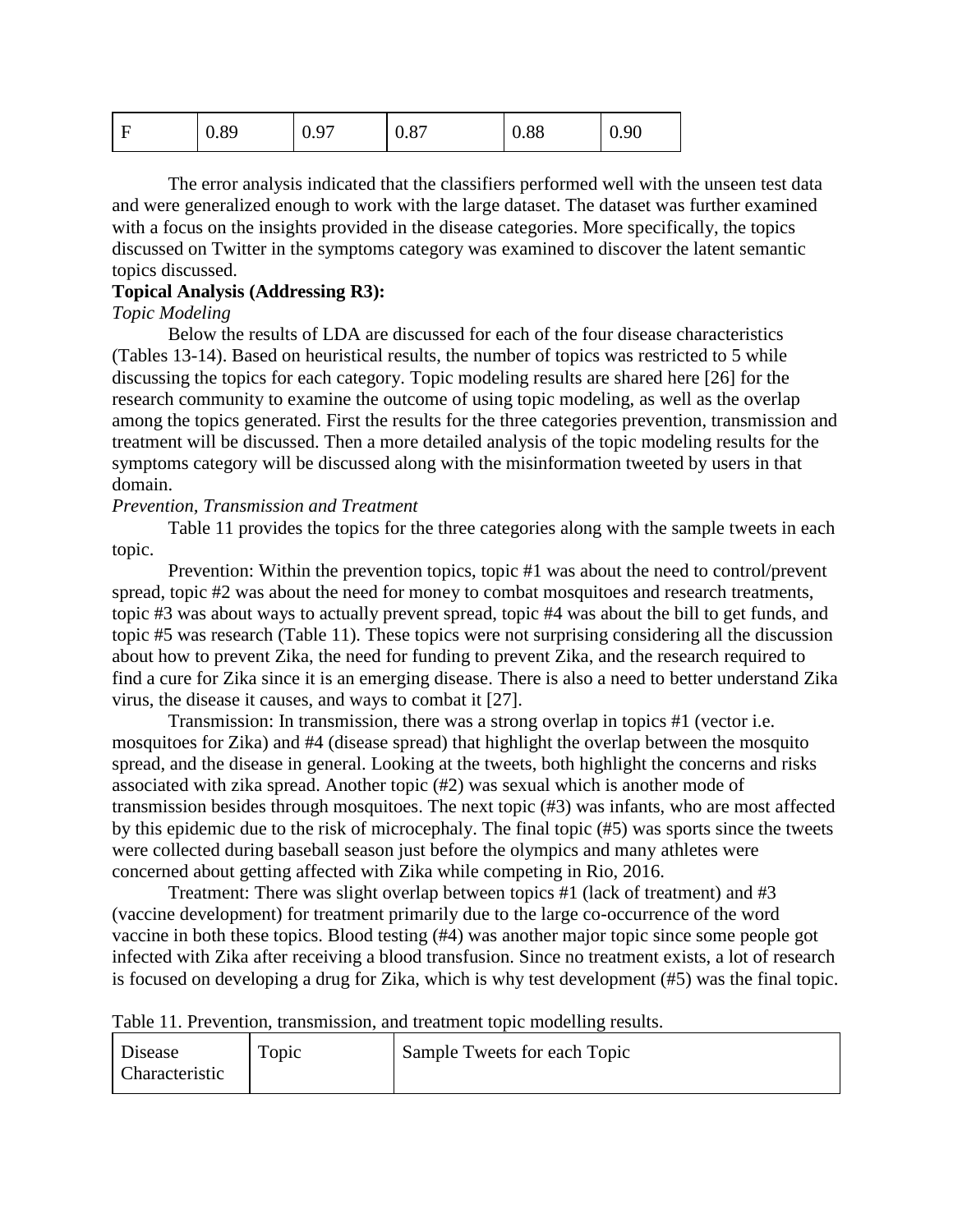| Prevention   | $(\#1)$ Control                 | RT @DrFriedenCDC: A2. The best way to prevent<br>$#Z$ ika & other diseases spread by mosquitoes is to<br>protect yourself from mosquito bites. #Reut |  |
|--------------|---------------------------------|------------------------------------------------------------------------------------------------------------------------------------------------------|--|
|              | $(\#2)$ Money<br>Need           | #healthy Congress has not yet acted on Obama's \$2<br>billion in emergency funding for Zika, submitted in<br>February                                |  |
|              | $(43)$ Prevention               | RT @bmj_latest: Couples at risk from exposure to Zika<br>virus should consider delaying pregnancy, says<br>@CDCgov                                   |  |
|              | $(#4)$ Bill                     | https://t.co/Ke12LOdypf Senate Approves \$1.1 Billion<br>In Funding To Fight The Zika Virus #NYCnowApp                                               |  |
|              | (#5) Research                   | Florida is among those at greatest risk for Zika.<br>@FLGovScott's sweeping abortion bill blocks scientists'<br>access to conduct research           |  |
| Transmission | $(\#1)$ Vectors<br>(mosquitoes) | This map shows the Northeast is at risk for Zika<br>mosquitos this summer                                                                            |  |
|              | $(42)$ Sexual                   | <b>@user1 First Sexually Transmitted Case Of Zika Virus</b><br>In U.S. Confirmed                                                                     |  |
|              | $(\#3)$ Infants                 | CDC reports 157 cases of U.S. pregnant women infected<br>with Zika virus.                                                                            |  |
|              | $(\text{\#}4)$ Spread           | Zika strain from Americas outbreak spreads in Africa for<br>first time: WHO (Update)                                                                 |  |
|              | $(\#5)$ Sports                  | MLB moves games from Puerto Rico due to Zika<br>concernsuhwhat about the Olympics?? Can't be good.                                                   |  |
| Treatment    | $(\#1)$ Lack of<br>Treatment    | RT @DrFriedenCDC: Much is still unknown about<br>#Zika and there is no current medicine for treatment or<br>vaccine to prevent the virus.            |  |
|              | (#2) Zika Test                  | Rapid Zika Test Is Introduced by Researchers The test,<br>done with a piece of paper that changes color if the virus<br>.                            |  |
|              | $(43)$ Vaccine<br>Development   | Researchers discover structure of Zika virus, a key<br>discovery in development of antiviral treatments and<br>vaccines                              |  |
|              | (#4) Blood Test                 | Experimental blood test for Zika screening approved                                                                                                  |  |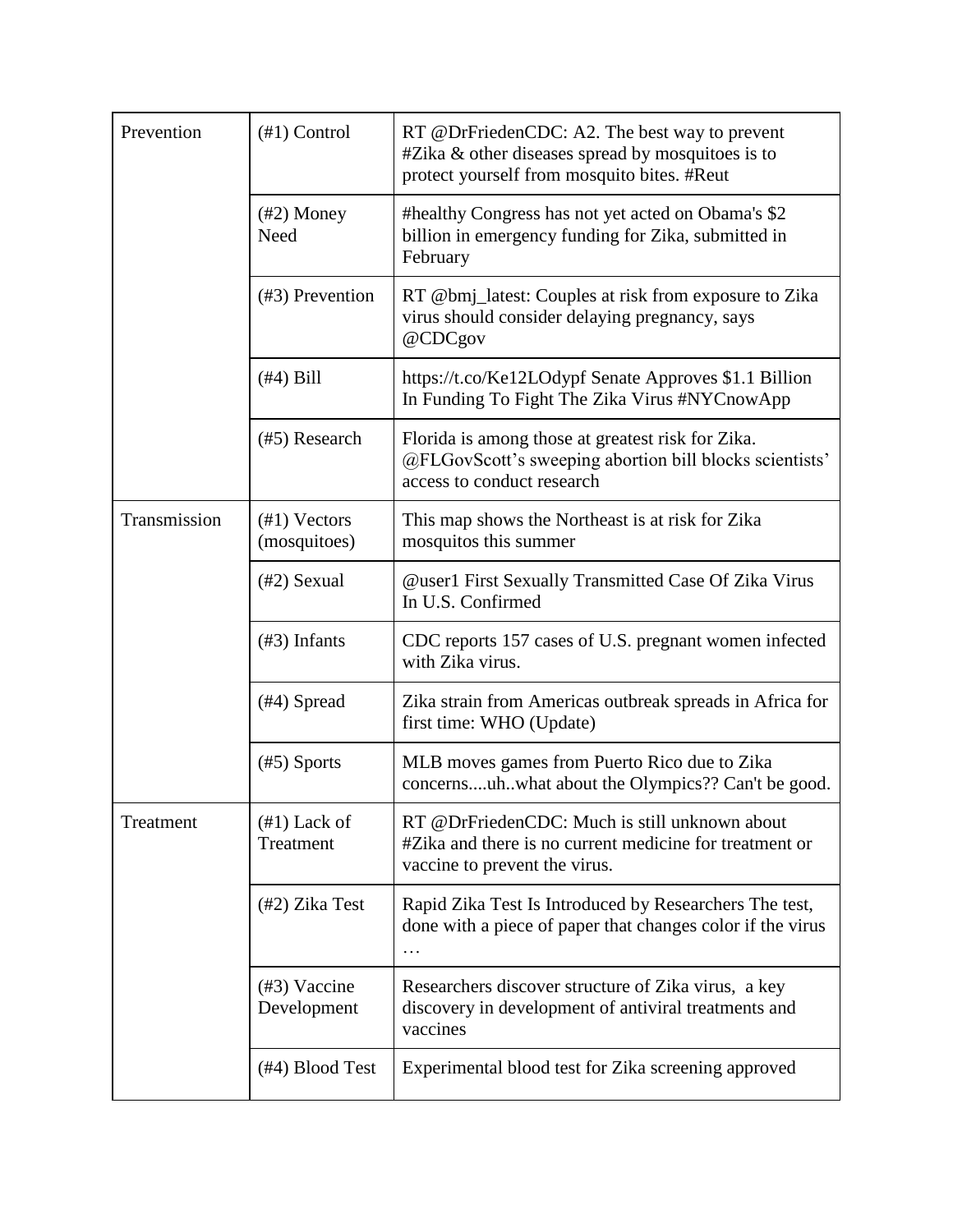Symptoms: In the topic model results for symptoms, topics #1 (zika effects), #2 (brain defects) and #4 (zika scarier than thought) were well separated while topics #3 (confirmation of defects) and #5 (initial reports) overlap significantly (Figure 4 & Table 12). The topics are described in Table 16. Topics #3 and #5 overlap for symptoms because a lot of the initial reports were about health official confirming defects. Topic #3 was more about the defects that were confirmed while topic #5 focused on where reports came from.

Intertopic Distance Map (via multidimensional scaling)





All three topics (#1, #3, #5) were closely related in that they are about the defects caused by Zika, but point to slightly different concepts (Table 12). For example, microcephaly is not the only defect, there is also Guillain-Barre which would be topic #1. Topic #2 focuses on microcephaly because that was a major topic of discussion as seen in these tweets: *"RT*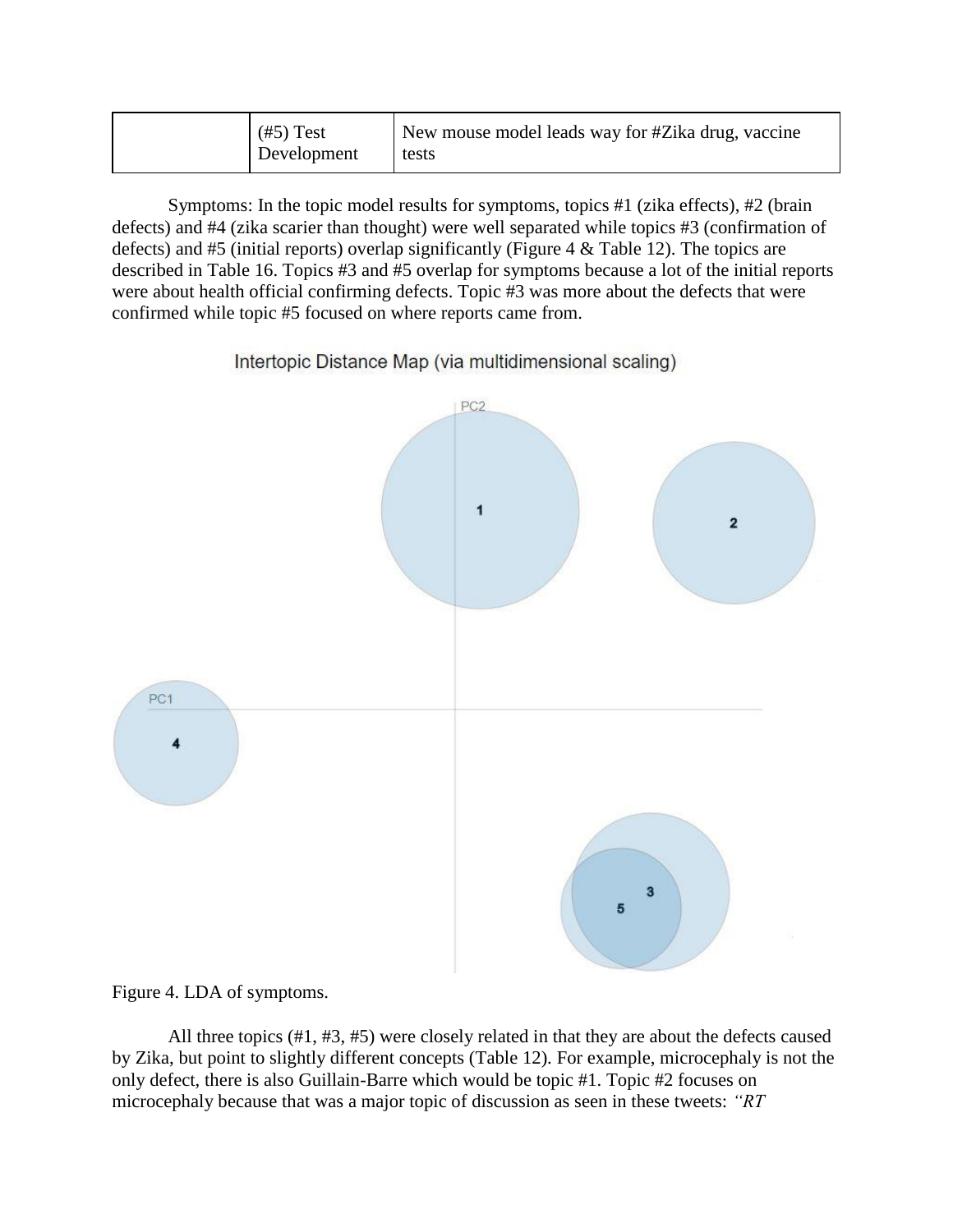*@USATODAYhealth: Zika affects babies even in later stages of pregnancy. Microcephaly seen in babies from moms infected in 6th month"*and *"Zika Virus May Cause Microcephaly by Hijacking Human Immune MoleculeFetal brain model provides first clues on how Z…"*Topic #3 contains tweets when the defects were confirmed to be caused by Zika and not something else: "*Zika linked to fetal brain damage: Finnish study: infectious Zika virus from fetal tissue in cell culture.The virus"*, and "*Enough conspiracy theories; nature is nasty enough: U.S. health officials confirm Zika cause of severe birth defects"*.

Topic #4 for symptoms was primarily just people discussing a British Broadcasting Corporation article [28] on how more birth defects have been linked to Zika and that the virus was expected to travel further than initially thought, leading to experts saying Zika is scarier than they first thought. The statement of Zika being "scarier than we first thought" by the CDC was a big topic on twitter *"CDC says zika virus scarier than thought as US prepares for outbreak: On Monday, the U.S. Centers for Disease…"*, and this also affected the U.S political environment: *"#2016elections U.S. Officials Warn Zika Scarier Than Initially Thought: By Timothy Gardner and Jeff Mason WA…"*, , This discussion lead to some more tweets about the danger of Zika virus: *"The Edge: Zika Is Now Even More Terrifying"*, "*Zika virus 'shrinks brains' in tests"*, and *"#Zika Survivor Says 'I Could Feel My Skin Shrinking' CBS Boston"*. These tweets demonstrate how a statement by the CDC can be spread and how users can tweak the wording of these CDC statements to generate more concern than the actual impact of the disease. Finally, topic #5 includes tweets about initial reports of Zika outbreaks and deaths.

Misinformation: Within symptoms, several tweets in topic #1 were calling Zika a hoax, *"Zika HOAX exposed by South American doctors: Brain deformations caused by larvicide chemical"*, *"The Zika Virus is a hoax! It is like calling the common cold an epidemic. It's what they put in the drinking water."*, and *"CDC likely fabricating link between Zika virus and microcephaly cases"*. However the CDC has stated multiple times that Zika and microcephaly are definitely linked *"CDC: Zika definitely causes severe birth defects"*, and*"Here's a #Zika basic: Zika infection during pregnancy can cause some severe birth defects"*. Some of the people saying Zika is a hoax are misunderstanding this quote from the CDC *"People usually don't get sick enough to go to the hospital, and they very rarely die of Zika. For this reason, many people might not realize they have been infected. Once a person has been infected, he or she is likely protected from future infections"*. This statement is true for the majority of healthy adults. However, for infants it can cause microcephaly and in some cases Guillain-Barre syndrome in healthy adults *"Symptoms of Guillain-Barre syndrome include weaknesses in arms & legs. GBS is linked w/ #Zika"*. There also has already been a couple of deaths due to Zika as was detailed in topic #5 in the LDA. The CDC has also been directly answering people's questions about Zika on twitter. One user tweeted at the CDC *"Why is [#Zika](https://twitter.com/hashtag/Zika?src=hash) of particular concern to women who are pregnant or considering becoming pregnant? [#WellnessWed](https://twitter.com/hashtag/WellnessWed?src=hash) [#ZikaVirus"](https://twitter.com/hashtag/WellnessWed?src=hash)* to which the CDC responded *"Zika infection in pregnancy can cause microcephaly and other severe brain defects[.](https://t.co/ENHZHmUMKJ) [http://1.usa.gov/1Pf79sK](https://t.co/ENHZHmUMKJ) [#WellnessWed"](https://twitter.com/hashtag/WellnessWed?src=hash)*. This shows that while some misinformation is still getting tweeted, the CDC is working to get the correct information out there. This is useful because it shows the CDC could potentially target specific user groups directly through the topic modelling approach, and respond to users within a topic group with a similar response that can allow the information to spread to a larger population with relatively lesser effort.

Table 12. Symptoms topic modelling results.

| $\mathbf{r}$<br>$1$ ODIC | W<br>'ords | m<br>weets |
|--------------------------|------------|------------|
|--------------------------|------------|------------|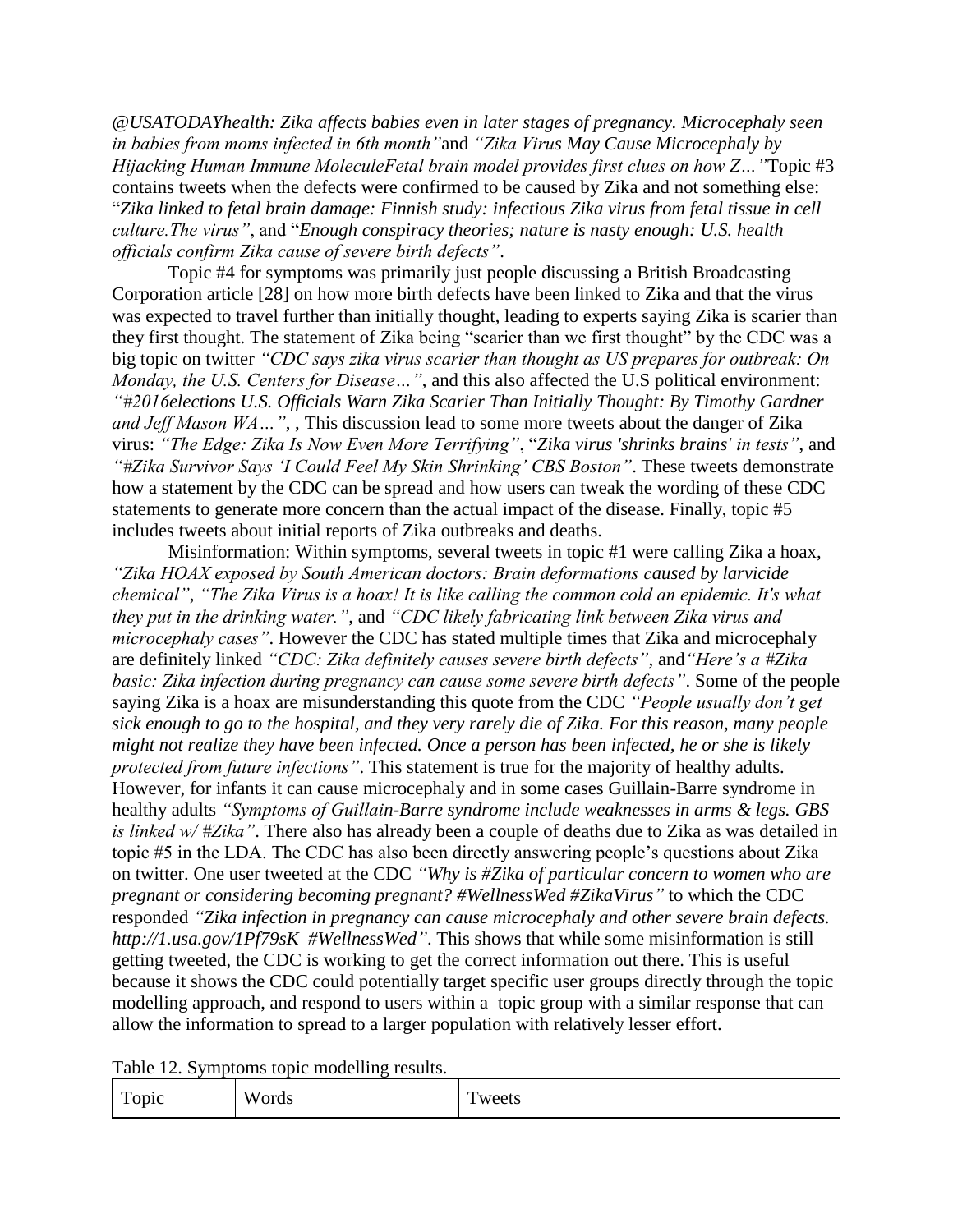| $(\#1)$ Zika<br><b>Effects</b>  | infect, babies, mosquito,<br>cause, microcephaly,<br>symptom, pregnancy                   | RT @USATODAYhealth: Zika affects babies<br>even in later stages of pregnancy. Microcephaly<br>seen in babies from moms infected in 6th month |
|---------------------------------|-------------------------------------------------------------------------------------------|----------------------------------------------------------------------------------------------------------------------------------------------|
| $(\text{\#2})$ Brain<br>Defects | brain, link, studies,<br>microcephaly, baby,<br>disorder, cause, damage,<br>infect, fetal | 'Zika Virus May Cause Microcephaly by<br>Hijacking Human Immune Molecule Fetal brain<br>model provides first clues on how Z                  |
| $(\#3)$<br>Confirmed<br>Defects | defect, cause, birth,<br>confirm, health, severe,<br>link, official                       | Enough conspiracy theories; nature is nasty<br>enough: U.S. health officials confirm Zika cause<br>of severe birth defects                   |
| $(#4)$ Scarier<br>Than Thought  | scarier, than, thought, us,<br>official, health, CDC,<br>warn, learn, first               | #breakingnews Zika Virus 'Scarier Than We<br>First Thought,' Warn US Health Officials                                                        |
| $(\#5)$ Initial<br>Reports      | first, report, death, case,<br>puerto, confirm, rico,<br>cause, colombia, defect          | Colombia Reports First Cases of Microcephaly<br>Linked to Zika Virus - Sun Jan 09 15:13:20 EST                                               |

In this section, the topic modeling results generate insightful results that allow researchers to understand the citizens' concerns, as well as the misinformation spread. According to the theory of LDA, each topic represents certain common properties, which reflects the pattern in the tweets. Finding out the exact meanings of the topics requires additional information and domain knowledge. We see that for each of the disease characteristics, the discovered topics can be easily interpreted by using some domain specific knowledge.

## **Discussion**

#### **Classification Analysis**

One of the interesting findings of our analysis was the fact that the Multivariate Naive Bayes classifier or the MNB outperformed the other more popular classifiers in text analytics: random forest (J48) and SVM. According to one study [29], this has to do with the class imbalance issue in our dataset: both for the relevancy case, as well as for the disease categories case. This also highlights the possible orthogonality of the features used in our study: the unigrams. Specifically in this dataset, measuring the likelihood of the features in a given class independently outperforms other complex models such as J48 and SVM. This possibly also relates to the fact that the data are less noisy since they have been evaluated by expert annotators. Naive bayes is one of the simplest classification models available to us, but it is nonetheless among the most effective for this dataset. This result is non-intuitive, but is not surprising when we consider that using text for classification is relatively imprecise compared to other types of data. In datasets with large amounts of error, simpler models are less likely to overfit the data. Hence we recommend that future research on text analytics begin with Naive Bayes and then proceed to using more complex models to see if these actually improve classification accuracy. **Annotation Observations**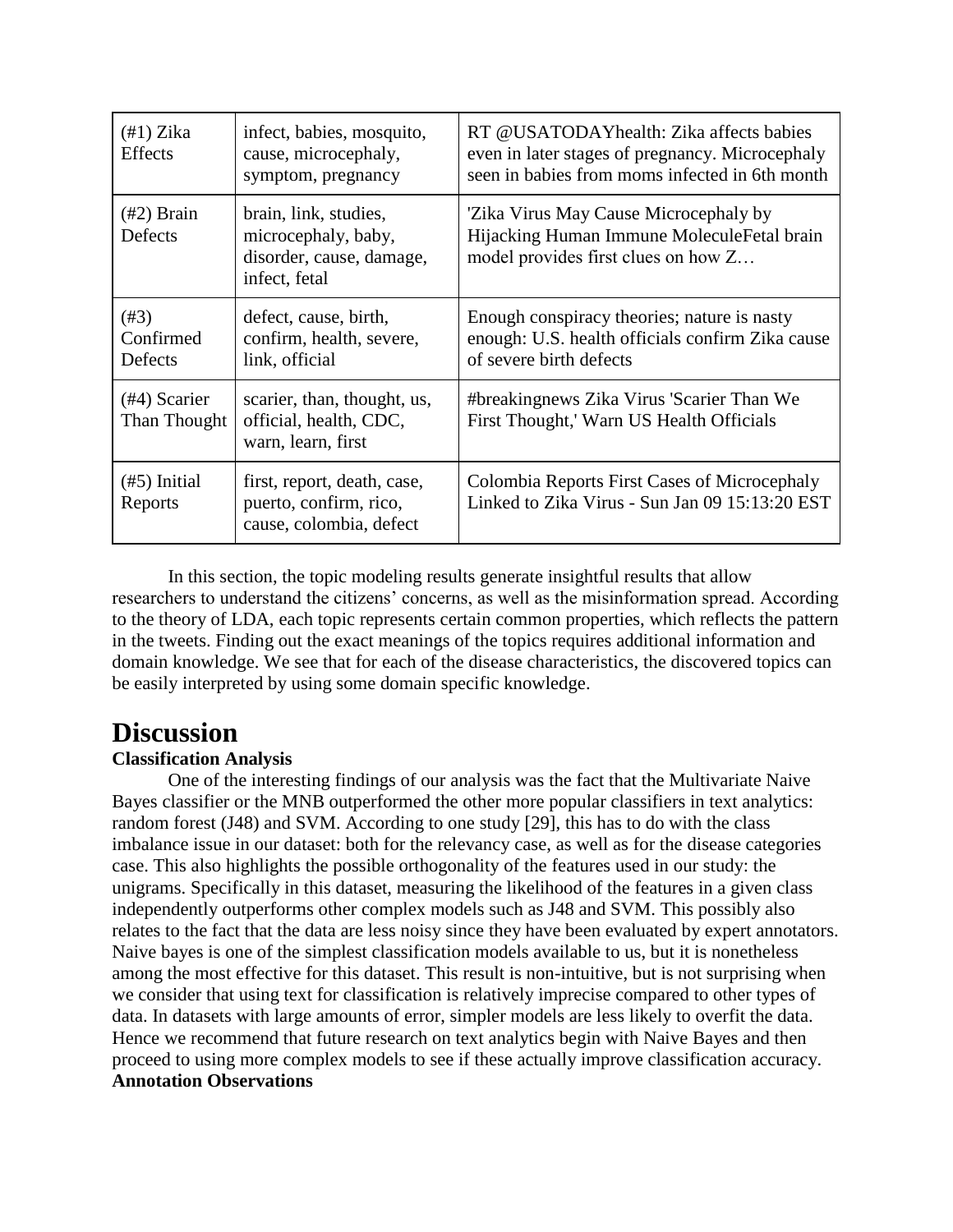One major issue annotating tweets was what to do about news tweets like this one: "*Your Wednesday Briefing: Bernie Sanders, Hillary Clinton, Zika Virus: Here's what you need to know to start …*". The issue was that this does give information about Zika in that it tells what news stations were talking about it and what else was going on at the same time as the Zika outbreak. However, the tweet itself does not give any information about Zika symptoms, treatment, transmission, and prevention. The researchers decided to code these tweets as relevant because they were about Zika, but not include them in the disease characteristics annotations since they do not have any information about Zikas disease characteristics. Sporting events in general were also included because they could be sources of transmission from athletes and fans not taking proper precautions.

#### **Topic Modeling**

All of the topics under the different disease characteristics fit the characteristic. For example, control, money need, prevention, bill, and research were all major topics of prevention discussions. This indicates the classification model accurately labelled tweets. It also indicates tweets about major topics were collected and accurately reflected in our topic model. Also, while all four disease characteristics are important, symptoms was discussed in detail because the researchers felt it included the most important information for public health officials to know especially once the misconceptions/ misinformation about Zika being a hoax was found. Categorizing the symptoms into the different topics using topic modeling also allowed us to get deeper into the themes within the symptoms category that can allow a more targeted interaction with agencies like CDC and specific users to provide interventions for misinformation spread.

### **Limitations**

While we have clearly provided an exploratory framework in mining the different characteristics of Zika, we point out the limitations we face in our dataset, and the use of social media.

*Language constraint:* We have restricted our study to English language tweets that certainly limit the strength of our study. This is more critical to address given that South American countries were initially affected by Zika. This also restricts our analysis of measuring disease outbreak which is why we refrained from doing so in our study.

*Keyword constraint:* As described in the Data collection section, we used the keywords *Zika, Zika virus, Zika treatment,* and *Zika virus treatment* in our study. One interesting observation here is that although the keyword "treatment" was part of the crawling process, the treatment subcategory was still the smallest class in the distribution of the dataset (see Figures 2 and 3). Clearly, this certainly affected our dataset. This also would overlook tweets that referred to the disease in a different name or talked about the disease without using the word Zika.

*Gender & Polarity constraint:* Only 49% were labeled by the gender API using the profile name (Table 1). Similarly, around 10% of the tweets were not labeled on their polarity. This needs to be addressed moving forward with this study by creating a customized gender recognition tool using machine learning specifically for twitter data.

### **Conclusion and Future Work**

This is one of the first studies to report successful creation of an automated content classification tool to analyze Zika–related tweets; specifically in the area of epidemiology. Such a system will help advance the field's technological and methodological capabilities to harness social media sources for disease surveillance research. Future studies will include creating an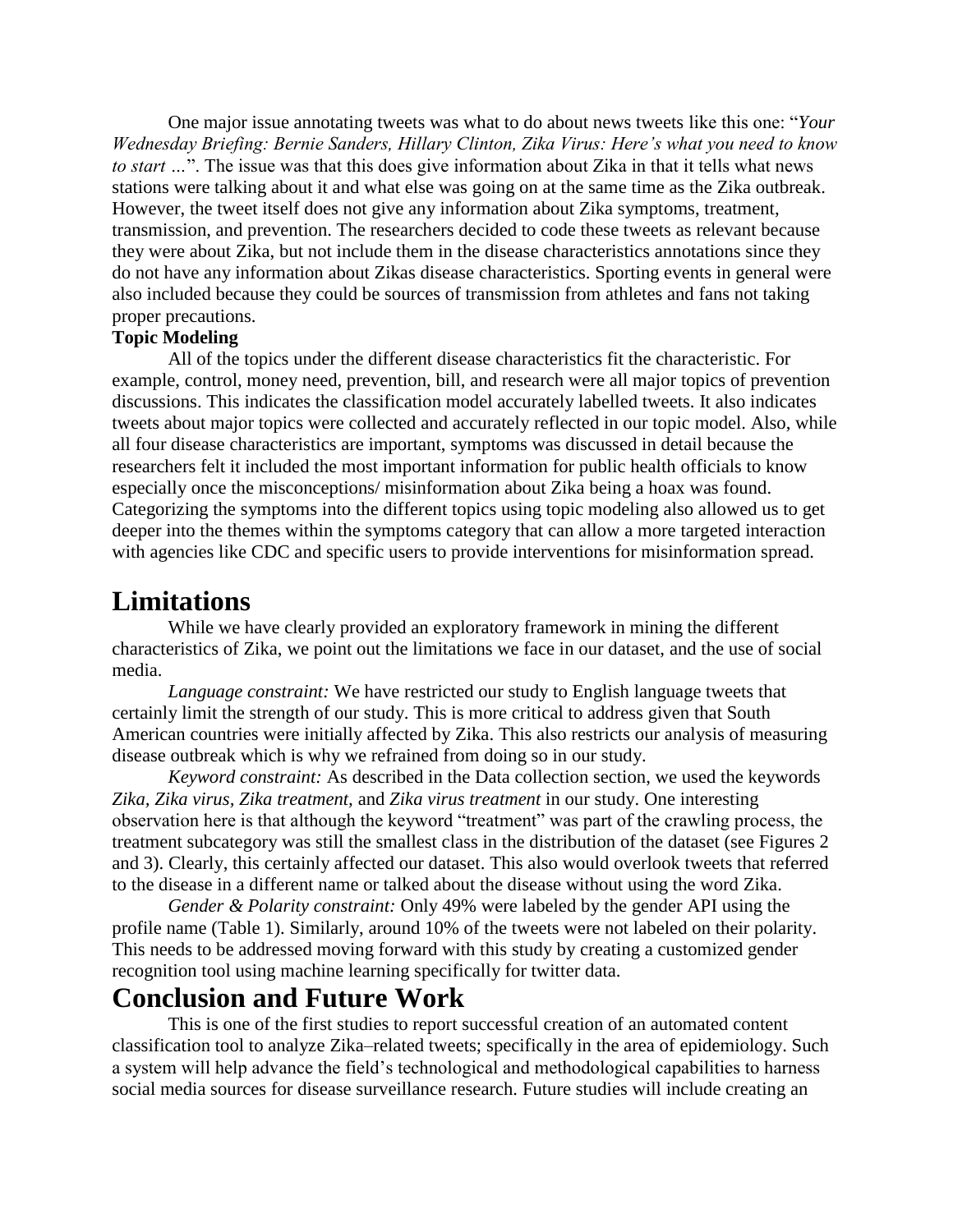automated technique to detect misinformation using tweets to allow for well-targeted, timely interventions. Such a platform will generate data on emerging temporal trends for more timely interventions and policy responses to misinformation on Zika studies leveraging information sources including blogs, news articles, as well as social media data.

#### **Acknowledgements**

We would like to thank Dr. Rua, Scott Holdgreve, Ryan, Becker, Amber Todd, and Sampath Gogineni for their help.

#### **Abbreviations**

LDA: Latent dirichlet allocation CDC: Center for Disease Control WHO: World Health Organization GBS: Guillain-Barre syndrome DC: Disease classifier RC: Relevancy classifier API: Application program interface SVM: Support vector machine J48: Decision tree MNB: Multinomial naive bayes SMO: Sequential minimal optimization AUC: Area under the curve

#### Works Cited

1. Nanlong, MT. 2014. Nigeria: Ebola - Two die after drinking salt water in Jos. Vanguard[.](http://www.webcitation.org/6mhjzekwJ) **<http://www.webcitation.org/6mhjzekwJ>**

2. Centers for Disease Control and Prevention (CDC). 2016. Transcript for CDC telebriefing: Zika summit press conference. Retrieved from: **<http://www.webcitation.org/6mhnFbn5e>**

3. Berg, N. 2013. How citizens have become sensors. Retrieved from[:](http://www.webcitation.org/6mhnJVcJ8) **<http://www.webcitation.org/6mhnJVcJ8>**

4. Tran, T, & Lee, K. Understanding citizen reactions and Ebola-related information propagation on social media. Presented at: International Conference on Advances in Social Networks Analysis and Mining; 2016; Retrieved from[:](http://www.webcitation.org/6mhnQkdoi)

#### **<http://www.webcitation.org/6mhnQkdoi>**

5. Purohit, H, Banerjee, T, Hampton, A, Shalin, VL, Bhandutia, N, & Sheth. AP. Gender-based violence in 140 characters or fewer: a #BigData case study of Twitter. First Monday 2016; 21(1). 6. Paul, MJ, & Dredze, M. You are what you Tweet: Analyzing Twitter for public health.

Presented at: ICWSM; 2011;20:265-272.

7. Bhattacharya, S, Tran, H, & Srinivasan, P. Discovering Health Beliefs in Twitter. Presented at: AAAI-2012 Fall Symposium on Information Retrieval and Knowledge Discovery in Biomedical Text 2012. Washington, DC.

8. Wong, SS, Poon, RW, & Wong, SC. Zika virus infection—the next wave after Dengue? Journal of the Formosan Medical Association 2016;115(4):226-242.

9. Center for Disease Control (CDC). 2016. Zika Virus. Retrieved from[:](http://www.webcitation.org/6mhnTZk4b)

**<http://www.webcitation.org/6mhnTZk4b>**

10. Oyeyemi, SO, Gabarron, E, Wynn, R. Ebola, Twitter, and misinformation: a